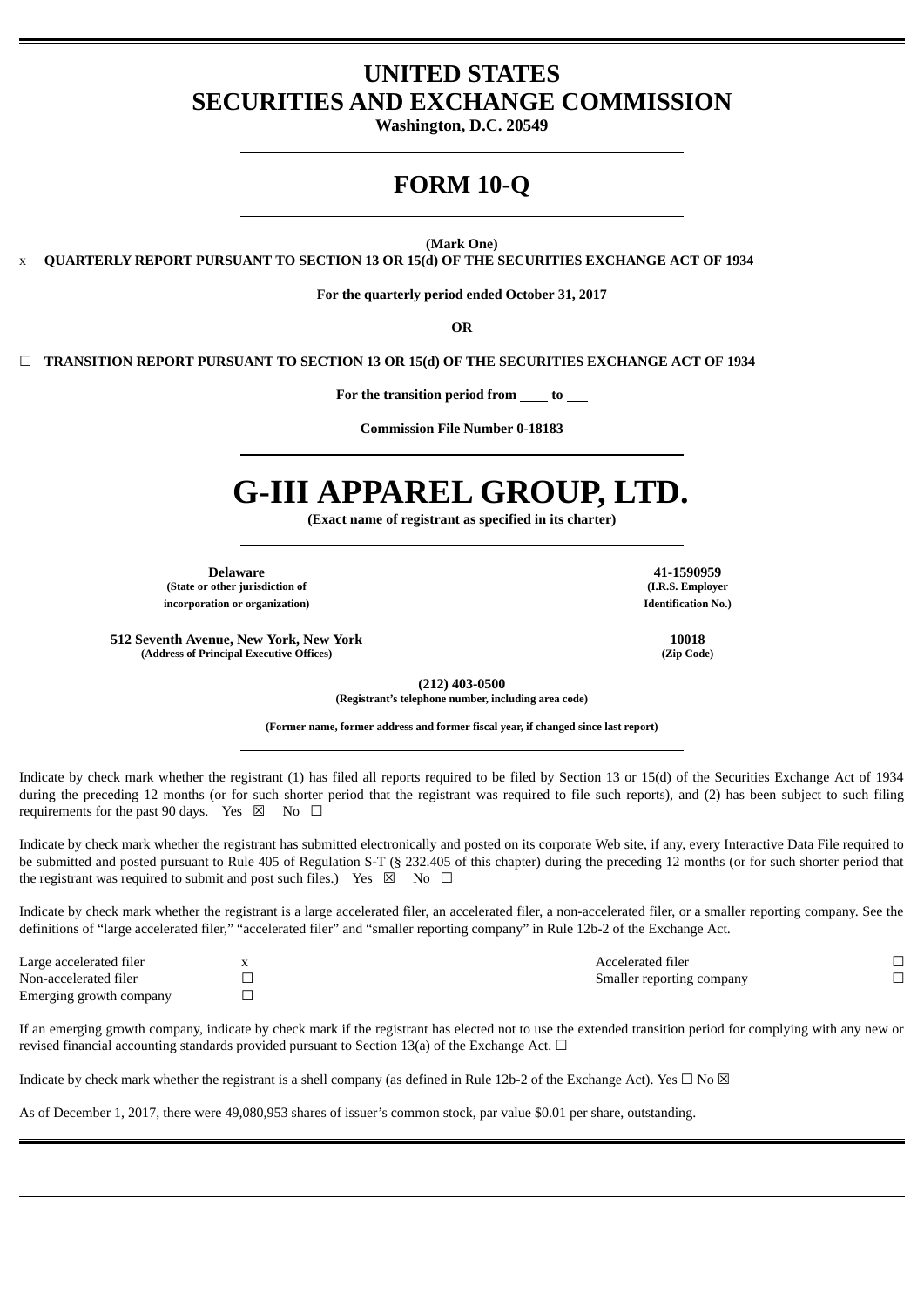# **TABLE OF CONTENTS**

<span id="page-1-0"></span>

| Part I   | <b>FINANCIAL INFORMATION</b>                                                                                        |           |
|----------|---------------------------------------------------------------------------------------------------------------------|-----------|
| Item 1.  | <b>Financial Statements</b>                                                                                         |           |
|          | Condensed Consolidated Balance Sheets - October 31, 2017, October 31, 2016 and January 31, 2017                     |           |
|          | Condensed Consolidated Statements of Operations and Comprehensive Income - For the Three Months Ended               |           |
|          | October 31, 2017 and 2016 (Unaudited)                                                                               | 4         |
|          | <b>Condensed Consolidated Statements of Operations and Comprehensive Income - For the Nine Months Ended October</b> |           |
|          | 31, 2017 and 2016 (Unaudited)                                                                                       |           |
|          | Condensed Consolidated Statements of Cash Flows - For the Nine Months Ended October 31, 2017 and 2016               | 6         |
|          | <b>Notes to Condensed Consolidated Financial Statements</b>                                                         |           |
| Item 2.  | <b>Management's Discussion and Analysis of Financial Condition and Results of Operations</b>                        | <u>14</u> |
| Item 3.  | Quantitative and Qualitative Disclosures About Market Risk                                                          | 21        |
| Item 4.  | <b>Controls and Procedures</b>                                                                                      | 22        |
| Part II  | <b>OTHER INFORMATION</b>                                                                                            |           |
| Item 1   | <b>Legal Proceedings</b>                                                                                            | 23        |
| Item 1A. | <b>Risk Factors</b>                                                                                                 | 23        |
| Item 6.  | <b>Exhibits</b>                                                                                                     | 23        |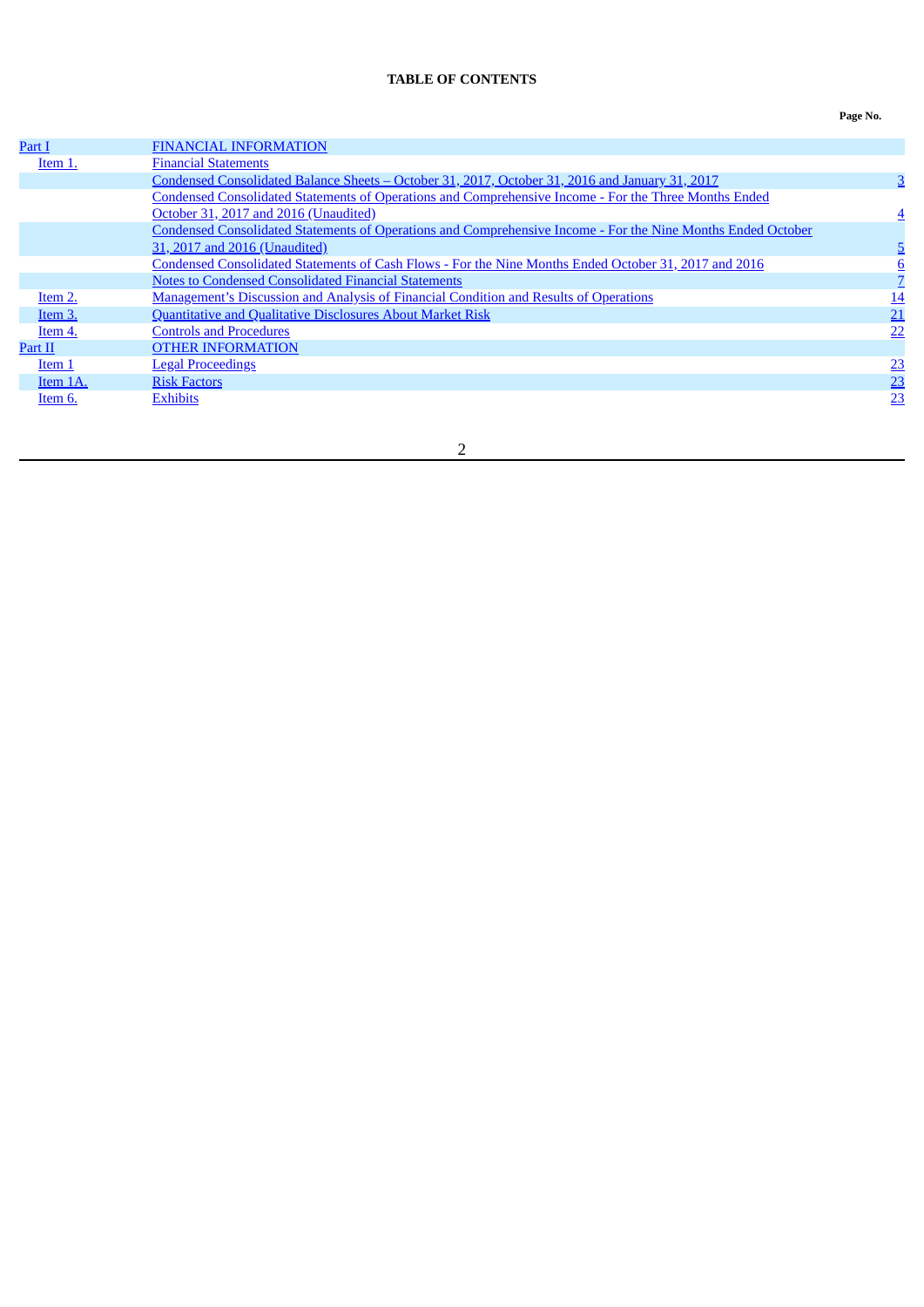# **PART I – FINANCIAL INFORMATION**

### <span id="page-2-2"></span><span id="page-2-1"></span><span id="page-2-0"></span>**Item 1. Financial Statements.**

# **G-III APPAREL GROUP, LTD. AND SUBSIDIARIES**

# **CONDENSED CONSOLIDATED BALANCE SHEETS**

|                                                                                       | October 31,<br>2017 |             | October 31,<br>2016 |                                          | January 31,<br>2017 |           |
|---------------------------------------------------------------------------------------|---------------------|-------------|---------------------|------------------------------------------|---------------------|-----------|
|                                                                                       |                     | (Unaudited) | (Unaudited)         |                                          |                     |           |
|                                                                                       |                     |             |                     | (In thousands, except per share amounts) |                     |           |
| <b>ASSETS</b>                                                                         |                     |             |                     |                                          |                     |           |
| <b>CURRENT ASSETS</b>                                                                 |                     |             |                     |                                          |                     |           |
| Cash and cash equivalents                                                             | \$                  | 68.229      | $\mathfrak{S}$      | 44.996                                   | $\mathfrak{S}$      | 79,957    |
| Accounts receivable, net of allowances for doubtful accounts and sales discounts      |                     | 601,179     |                     | 537,073                                  |                     | 263,881   |
| <b>Inventories</b>                                                                    |                     | 592,822     |                     | 490,555                                  |                     | 483,269   |
| Prepaid income taxes                                                                  |                     |             |                     |                                          |                     | 8,885     |
| Deferred income taxes, net                                                            |                     | $\equiv$    |                     | 17,571                                   |                     |           |
| Prepaid expenses and other current assets                                             |                     | 34,841      |                     | 16,326                                   |                     | 46,946    |
| Total current assets                                                                  |                     | 1,297,071   |                     | 1,106,521                                |                     | 882,938   |
| <b>INVESTMENTS IN UNCONSOLIDATED AFFILIATES</b>                                       |                     | 60,642      |                     | 61,456                                   |                     | 61,171    |
| PROPERTY AND EQUIPMENT, NET                                                           |                     | 98,522      |                     | 101,579                                  |                     | 102,571   |
| <b>OTHER ASSETS</b>                                                                   |                     | 33,883      |                     | 25,244                                   |                     | 36,181    |
| OTHER INTANGIBLES, NET                                                                |                     | 47,076      |                     | 9,910                                    |                     | 48,558    |
| DEFERRED INCOME TAX ASSETS, NET                                                       |                     | 16,169      |                     |                                          |                     | 15,849    |
| <b>TRADEMARKS, NET</b>                                                                |                     | 441,490     |                     | 68,637                                   |                     | 435,414   |
| <b>GOODWILL</b>                                                                       |                     | 264,200     |                     | 50,094                                   |                     | 269,262   |
| <b>TOTAL ASSETS</b>                                                                   | \$                  | 2,259,053   | \$                  | 1,423,441                                | \$                  | 1,851,944 |
| <b>LIABILITIES AND STOCKHOLDERS' EQUITY</b>                                           |                     |             |                     |                                          |                     |           |
| <b>CURRENT LIABILITIES</b>                                                            |                     |             |                     |                                          |                     |           |
| Notes payable                                                                         | \$                  |             | \$                  | 91,334                                   | \$                  |           |
| Accounts payable                                                                      |                     | 216,860     |                     | 181,653                                  |                     | 217,902   |
| Accrued expenses                                                                      |                     | 128,891     |                     | 103,844                                  |                     | 95,275    |
| Income tax payable                                                                    |                     | 22,949      |                     | 25,184                                   |                     | 2,242     |
| Total current liabilities                                                             |                     | 368,700     |                     | 402,015                                  |                     | 315,419   |
| NOTES PAYABLE, net of note discount and unamortized issuance costs                    |                     | 726,608     |                     |                                          |                     | 461,756   |
| DEFERRED INCOME TAXES, NET                                                            |                     | 16,325      |                     | 21,575                                   |                     | 14,300    |
| OTHER NON-CURRENT LIABILITIES                                                         |                     | 40,488      |                     | 29,949                                   |                     | 39,233    |
| <b>TOTAL LIABILITIES</b>                                                              |                     | 1,152,121   |                     | 453,539                                  |                     | 830,708   |
| STOCKHOLDERS' EQUITY                                                                  |                     |             |                     |                                          |                     |           |
| Preferred stock; 1,000 shares authorized; No shares issued and outstanding            |                     |             |                     |                                          |                     |           |
| Common stock - \$0.01 par value; 120,000 shares authorized; 49,196, 46,407 and 49,016 |                     |             |                     |                                          |                     |           |
| shares issued, respectively                                                           |                     | 247         |                     | 235                                      |                     | 253       |
| Additional paid-in capital                                                            |                     | 447,555     |                     | 359,149                                  |                     | 437,777   |
| Accumulated other comprehensive loss                                                  |                     | (15, 499)   |                     | (20, 526)                                |                     | (27, 722) |
| Retained earnings                                                                     |                     | 675,084     |                     | 632,534                                  |                     | 612,418   |
| Common stock held in treasury, at cost - 115, 376 and 376 shares, respectively        |                     | (455)       |                     | (1,490)                                  |                     | (1,490)   |
| TOTAL STOCKHOLDERS' EQUITY                                                            |                     | 1,106,932   |                     | 969,902                                  |                     | 1,021,236 |
| TOTAL LIABILITIES AND STOCKHOLDERS' EQUITY                                            | $\mathfrak{S}$      | 2,259,053   | \$                  | 1,423,441                                | \$                  | 1,851,944 |
|                                                                                       |                     |             |                     |                                          |                     |           |

*The accompanying notes are an integral part of these statements.*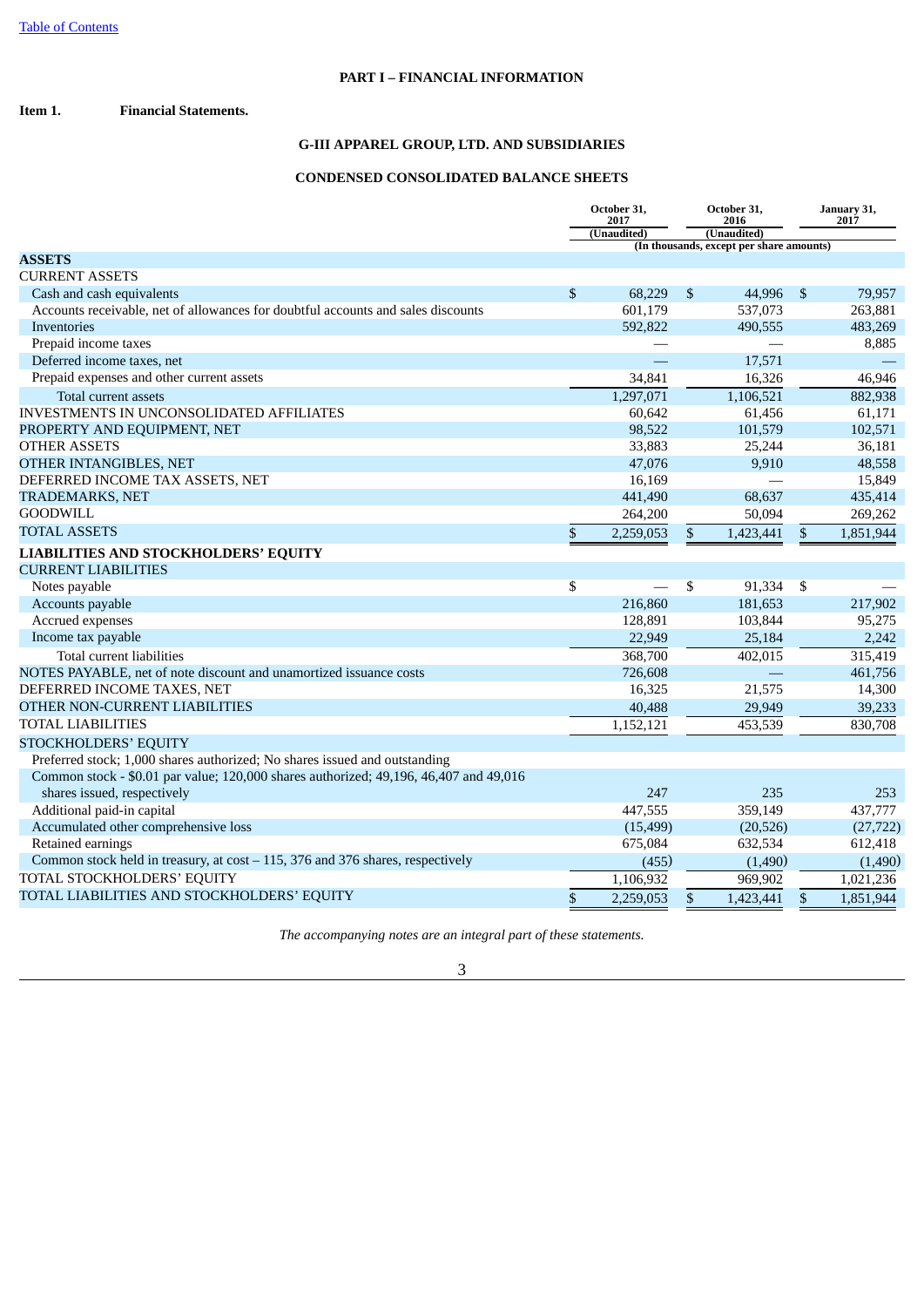# **CONDENSED CONSOLIDATED STATEMENTS OF OPERATIONS AND COMPREHENSIVE INCOME**

<span id="page-3-0"></span>

|                                                     | Three Months Ended October 31,              |              |          |
|-----------------------------------------------------|---------------------------------------------|--------------|----------|
|                                                     | 2017                                        |              | 2016     |
|                                                     | (Unaudited)                                 |              |          |
|                                                     | (In thousands, except per share<br>amounts) |              |          |
| Net sales                                           | \$<br>1,024,993                             | \$           | 883,476  |
| Cost of goods sold                                  | 634,128                                     |              | 562,024  |
| Gross profit                                        | 390,865                                     |              | 321,452  |
| Selling, general and administrative expenses        | 242,740                                     |              | 198,274  |
| Depreciation and amortization                       | 6,906                                       |              | 8,033    |
| Operating profit                                    | 141,219                                     |              | 115,145  |
| Equity earnings (loss) in unconsolidated affiliates | 612                                         |              | (1, 437) |
| Interest and financing charges, net                 | (13, 884)                                   |              | (1,701)  |
| Income before income taxes                          | 127,947                                     |              | 112,007  |
| Income tax expense                                  | 46,322                                      |              | 41,443   |
| Net income                                          | \$<br>81,625                                | \$           | 70,564   |
|                                                     |                                             |              |          |
| <b>NET INCOME PER COMMON SHARE:</b>                 |                                             |              |          |
| Basic:<br>Net income per common share               |                                             |              |          |
|                                                     | \$<br>1.67                                  | \$           | 1.54     |
| Weighted average number of shares outstanding       | 48,846                                      |              | 45,918   |
| Diluted:                                            |                                             |              |          |
| Net income per common share                         | \$<br>1.65                                  | $\mathbb{S}$ | 1.50     |
| Weighted average number of shares outstanding       | 49,528                                      |              | 46,902   |
|                                                     |                                             |              |          |
| Net income                                          | \$<br>81,625                                | \$           | 70,564   |
| Other comprehensive income:                         |                                             |              |          |
| Foreign currency translation adjustments            | 4,182                                       |              | (59)     |
| Other comprehensive income (loss)                   | 4,182                                       |              | (59)     |
| Comprehensive income                                | \$<br>85,807                                | \$           | 70,505   |

*The accompanying notes are an integral part of these statements.*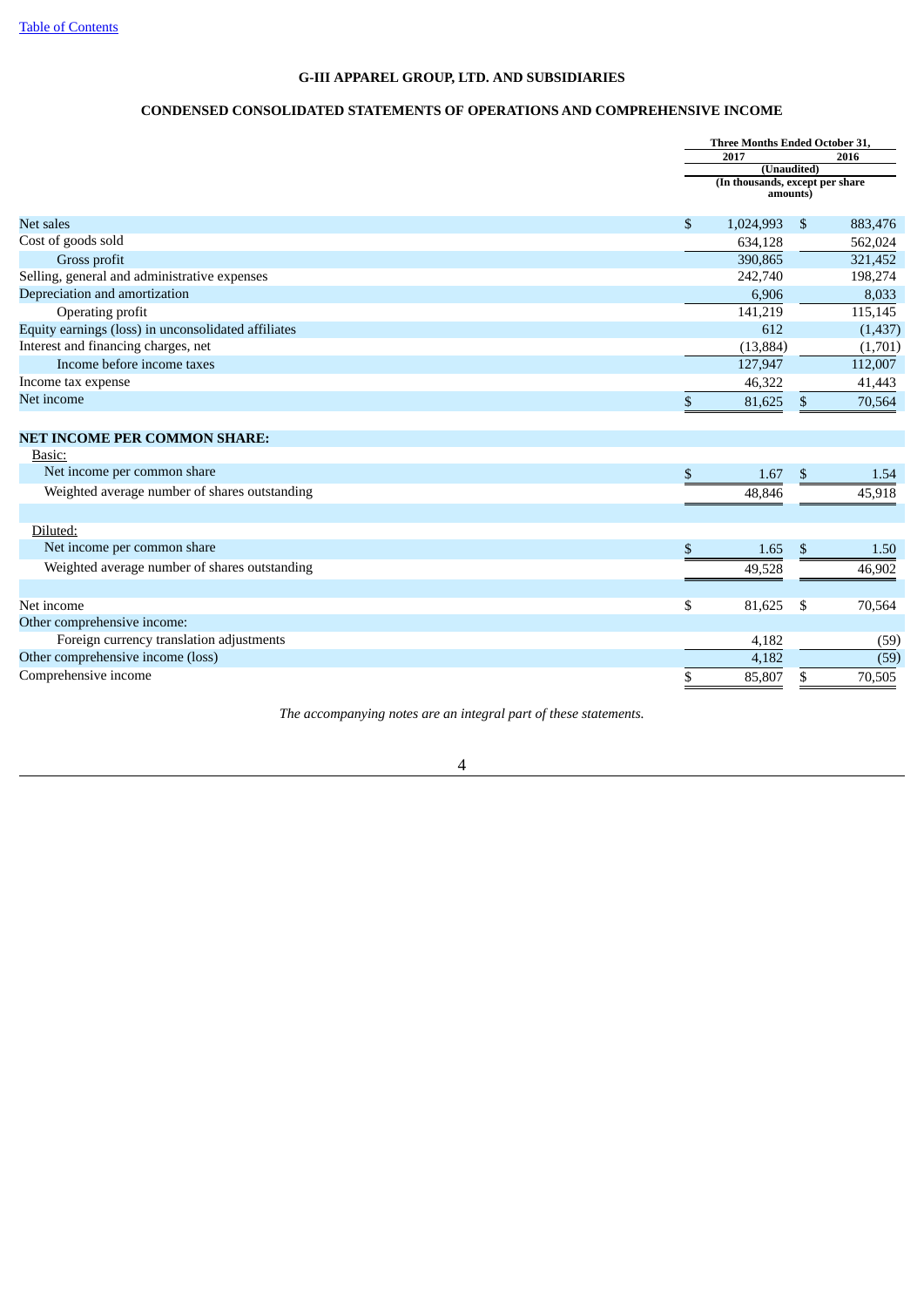# **CONDENSED CONSOLIDATED STATEMENTS OF OPERATIONS AND COMPREHENSIVE INCOME**

<span id="page-4-0"></span>

|                                               | <b>Nine Months Ended October 31,</b>        |    |           |
|-----------------------------------------------|---------------------------------------------|----|-----------|
|                                               | 2017                                        |    | 2016      |
|                                               | (Unaudited)                                 |    |           |
|                                               | (In thousands, except per share<br>amounts) |    |           |
| Net sales                                     | \$<br>2,092,040                             | \$ | 1,783,145 |
| Cost of goods sold                            | 1,296,428                                   |    | 1,140,381 |
| Gross profit                                  | 795,612                                     |    | 642,764   |
| Selling, general and administrative expenses  | 636,000                                     |    | 504,547   |
| Depreciation and amortization                 | 27,480                                      |    | 22,898    |
| Operating profit                              | 132,132                                     |    | 115,319   |
| Loss in unconsolidated affiliates             | (540)                                       |    | (820)     |
| Interest and financing charges, net           | (33, 472)                                   |    | (3,999)   |
| Income before income taxes                    | 98,120                                      |    | 110,500   |
| Income tax expense                            | 35,454                                      |    | 38,458    |
| Net income                                    | \$<br>62,666                                | \$ | 72,042    |
|                                               |                                             |    |           |
| <b>NET INCOME PER COMMON SHARE:</b>           |                                             |    |           |
| Basic:                                        |                                             |    |           |
| Net income per common share                   | \$<br>1.29                                  | \$ | 1.58      |
| Weighted average number of shares outstanding | 48,729                                      |    | 45,713    |
|                                               |                                             |    |           |
| Diluted:                                      |                                             |    |           |
| Net income per common share                   | \$<br>1.27                                  | \$ | 1.53      |
| Weighted average number of shares outstanding | 49,410                                      |    | 46,947    |
| Net income                                    | \$<br>62,666                                |    |           |
| Other comprehensive income:                   |                                             | \$ | 72,042    |
| Foreign currency translation adjustments      |                                             |    |           |
| Other comprehensive income                    | 12,223                                      |    | 3,163     |
|                                               | 12,223                                      |    | 3,163     |
| Comprehensive income                          | \$<br>74,889                                | \$ | 75,205    |

*The accompanying notes are an integral part of these statements.*

5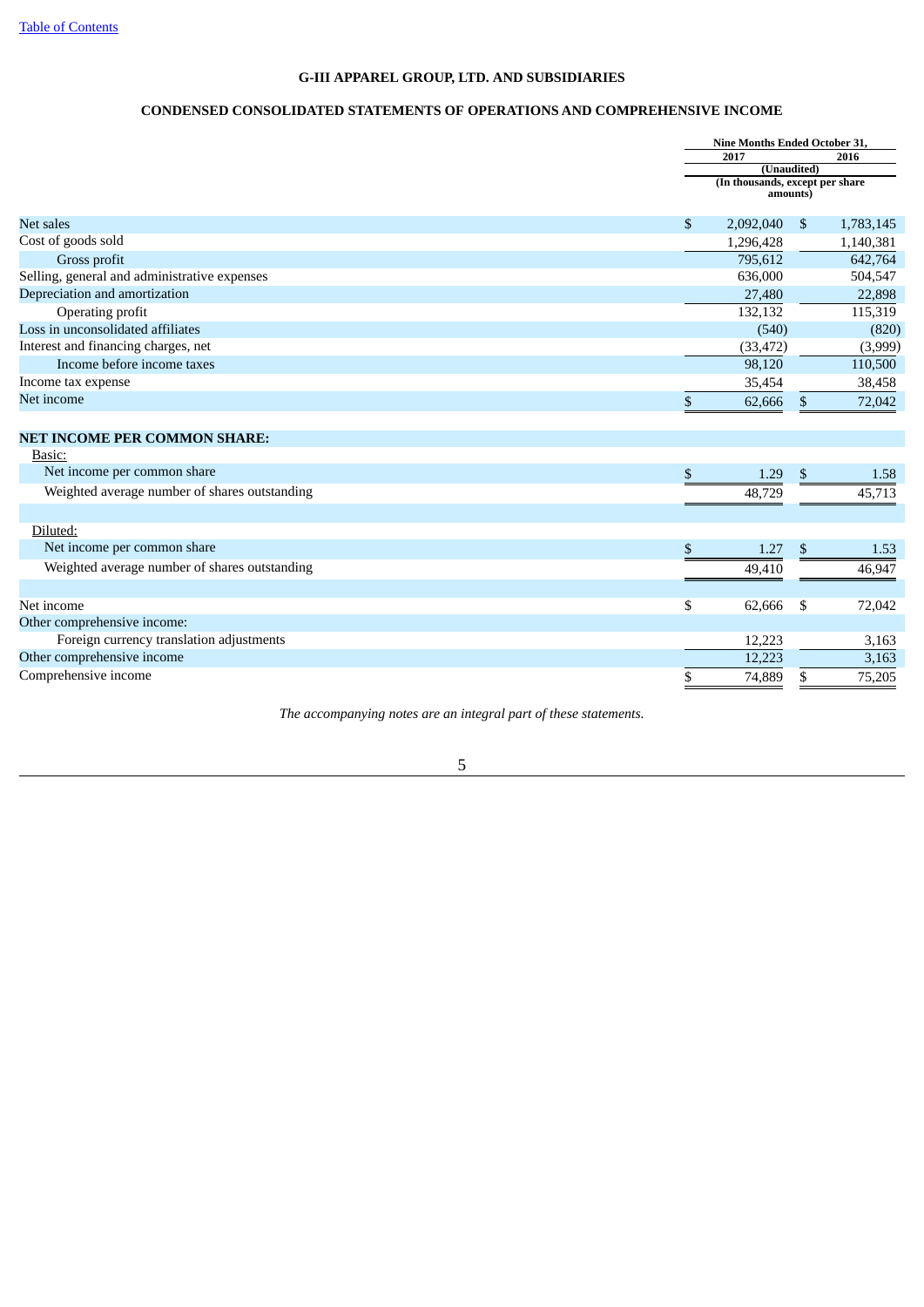# **CONDENSED CONSOLIDATED STATEMENTS OF CASH FLOWS**

<span id="page-5-0"></span>

|                                                                               | Nine Months Ended October 31, |    |            |
|-------------------------------------------------------------------------------|-------------------------------|----|------------|
|                                                                               | 2017                          |    | 2016       |
|                                                                               | (Unaudited)<br>(In thousands) |    |            |
| Cash flows from operating activities                                          |                               |    |            |
| Net income                                                                    | \$<br>62,666                  | \$ | 72,042     |
| Adjustments to reconcile net income to net cash used in operating activities: |                               |    |            |
| Depreciation and amortization                                                 | 27,480                        |    | 22,898     |
| Loss on disposal of fixed assets                                              | 2,832                         |    | 1,295      |
| Equity loss in unconsolidated affiliates                                      | 540                           |    | 820        |
| Equity based compensation                                                     | 15,362                        |    | 13,265     |
| Deferred income taxes                                                         |                               |    | (2,682)    |
| Deferred financing charges and debt discount amortization                     | 8.185                         |    | 609        |
| Changes in operating assets and liabilities:                                  |                               |    |            |
| Accounts receivable, net                                                      | (336, 818)                    |    | (315, 426) |
| Inventories                                                                   | (108, 284)                    |    | (4,986)    |
| Income taxes, net                                                             | 29,573                        |    | 48,526     |
| Prepaid expenses and other current assets                                     | 12,314                        |    | 5,851      |
| Other assets, net                                                             | 8,455                         |    | (279)      |
| Accounts payable, accrued expenses and other liabilities                      | 32,103                        |    | 40,816     |
| Net cash used in operating activities                                         | (245, 592)                    |    | (117,251)  |
|                                                                               |                               |    |            |
| Cash flows from investing activities                                          |                               |    |            |
| Investment in unconsolidated affiliate                                        | (49)                          |    | (35, 432)  |
| Capital expenditures                                                          | (21, 428)                     |    | (18, 400)  |
| Net cash used in investing activities                                         | (21, 477)                     |    | (53, 832)  |
|                                                                               |                               |    |            |
| Cash flows from financing activities                                          |                               |    |            |
| Proceeds from borrowing - revolving credit facility, net                      | 258,527                       |    | 91,334)    |
| Taxes paid for net share settlement                                           | (6, 114)                      |    | (6,955)    |
| Debt issuance costs                                                           |                               |    | (690)      |
| Proceeds from exercise of equity awards                                       | 1,532                         |    | 260        |
| Net cash provided by financing activities                                     | 253,945                       |    | 83,949     |
|                                                                               |                               |    |            |
| Foreign currency translation adjustments                                      | 1,396                         |    | (457)      |
| Net decrease in cash and cash equivalents                                     | (11, 728)                     |    | (87, 591)  |
| Cash and cash equivalents at beginning of period                              |                               |    |            |
|                                                                               | 79,957                        |    | 132,587    |
| Cash and cash equivalents at end of period                                    | \$<br>68,229                  | \$ | 44,996     |
| Supplemental disclosures of cash flow information:                            |                               |    |            |
| Cash payments:                                                                |                               |    |            |
| Interest, net                                                                 | \$<br>24.664                  | \$ | 3,163      |
| Income tax payments (refund), net                                             | 4,564                         |    | (7,534)    |
|                                                                               |                               |    |            |

*The accompanying notes are an integral part of these statements.*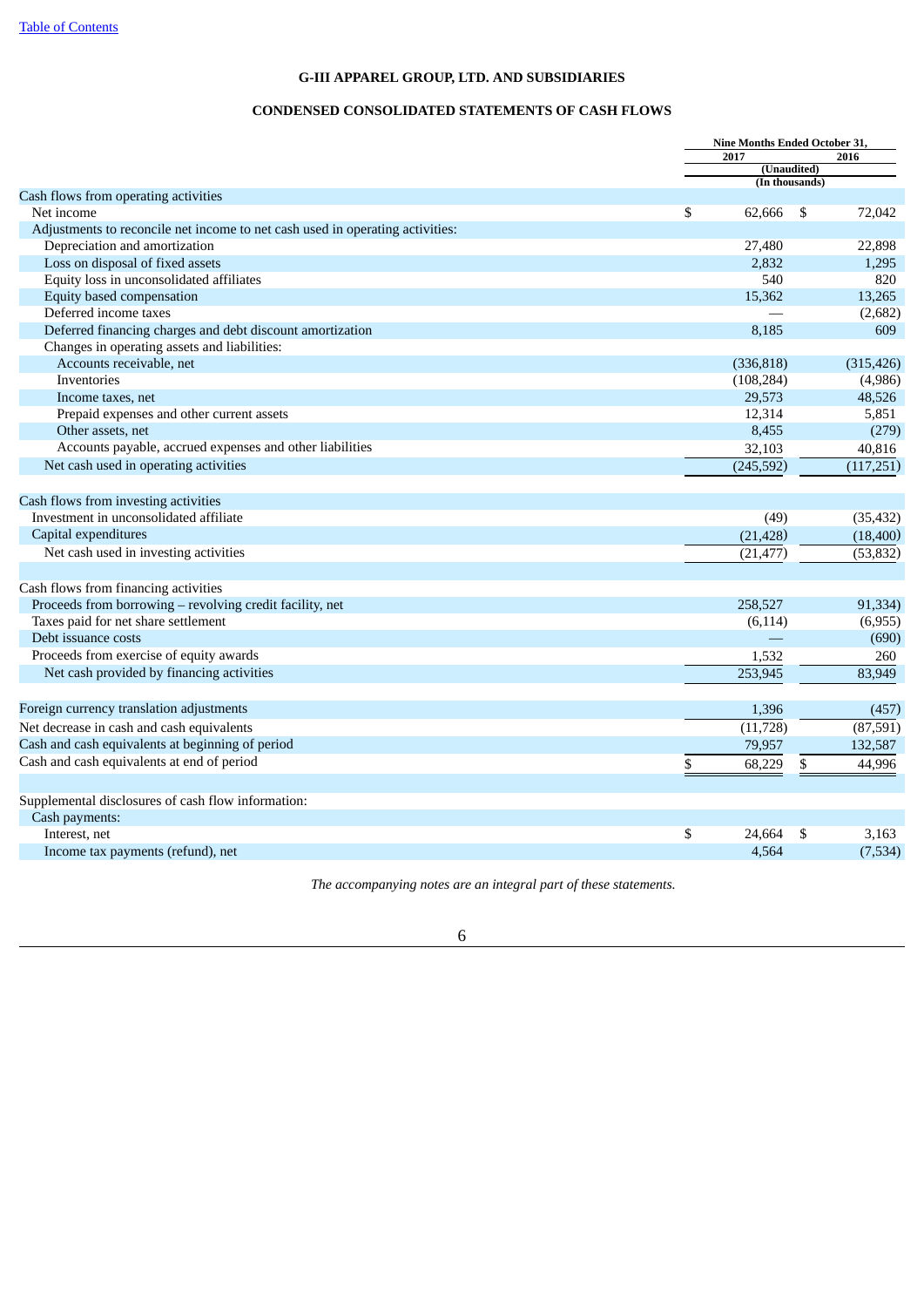#### **NOTES TO CONDENSED CONSOLIDATED FINANCIAL STATEMENTS**

#### <span id="page-6-0"></span>Note 1 – Basis of Presentation

As used in these financial statements, the term "Company" or "G-III" refers to G-III Apparel Group, Ltd. and its subsidiaries. The Company designs, manufactures and markets an extensive range of apparel, including outerwear, dresses, sportswear, swimwear, women's suits and women's performance wear, as well as women's handbags, footwear, small leather goods, cold weather accessories and luggage. The Company also operates retail stores and licenses its proprietary brands under several product categories.

The Company consolidates the accounts of its wholly-owned and majority-owned subsidiaries. KL North America B.V. ("KLNA") is a Dutch limited liability company that is a joint venture that is 49% owned by the Company. Karl Lagerfeld Holding B.V. ("KLH"), formerly known as Kingdom Holdings 1 B.V., is a Dutch limited liability company that is 19% owned by the Company. Fabco Holding B.V. ("Fabco") is a Dutch limited liability company that is a joint venture that is 49% owned by the Company. These investments are accounted for using the equity method of accounting. All material intercompany balances and transactions have been eliminated. Vilebrequin International SA ("Vilebrequin"), a Swiss corporation that is wholly-owned by the Company, KLH and KLNA report results on a calendar year basis rather than on the January 31 fiscal year basis used by the Company. The Company's retail stores report results on a 52/53-week fiscal year.

The results for the three and nine-month periods ended October 31, 2017 are not necessarily indicative of the results expected for the entire fiscal year, given the recent acquisition and integration of Donna Karan International Inc.("DKI") and the seasonal nature of the Company's business. The accompanying financial statements included herein are unaudited. All adjustments (consisting of only normal recurring adjustments) necessary for a fair presentation of the financial position, results of operations and cash flows for the interim period presented have been reflected.

The accompanying financial statements should be read in conjunction with the financial statements and notes included in the Company's Annual Report on Form 10-K for the fiscal year ended January 31, 2017 filed with the Securities and Exchange Commission (the "SEC").

The Company's international subsidiaries use different functional currencies, which are the local selling currency. In accordance with the authoritative guidance, operating assets and liabilities of the Company's foreign operations are translated from foreign currency into U.S. dollars at period-end rates, while income and expenses are translated at the weighted-average exchange rates for the period. The related translation adjustments are reflected as a foreign currency translation adjustment in accumulated other comprehensive loss within stockholders' equity.

#### Note 2 – Acquisition of Donna Karan International

On December 1, 2016, G-III acquired all of the outstanding capital stock of DKI from LVMH Moet Hennessy Louis Vuitton Inc. ("LVMH") for a total purchase price of approximately \$669.8 million.

DKI owns Donna Karan and DKNY, two of the world's most iconic and recognizable power brands. DKI sells its products through department stores, specialty retailers and online retailers worldwide, as well as through company-operated retail stores, e-commerce sites and distribution agreements. The acquisition of DKI strengthens and diversifies the Company's brand portfolio and offers additional opportunities to expand G-III's business through the development of the DKNY and Donna Karan brands and product categories.

The results of DKI have been included in the Company's consolidated financial statements since the date of acquisition.

#### *Allocation of the purchase price consideration*

The Company initially recognized goodwill of approximately \$220.6 million in connection with the acquisition of DKI.

Under Accounting Standards Codification ("ASC") 805 — Business Combinations, a company may adjust preliminary amounts recognized at the acquisition date to their subsequently determined final fair values during the measurement period. The measurement period is the period after the acquisition date during which the acquirer may adjust the balance sheet amounts recognized for a business combination (generally up to one year from the date of acquisition).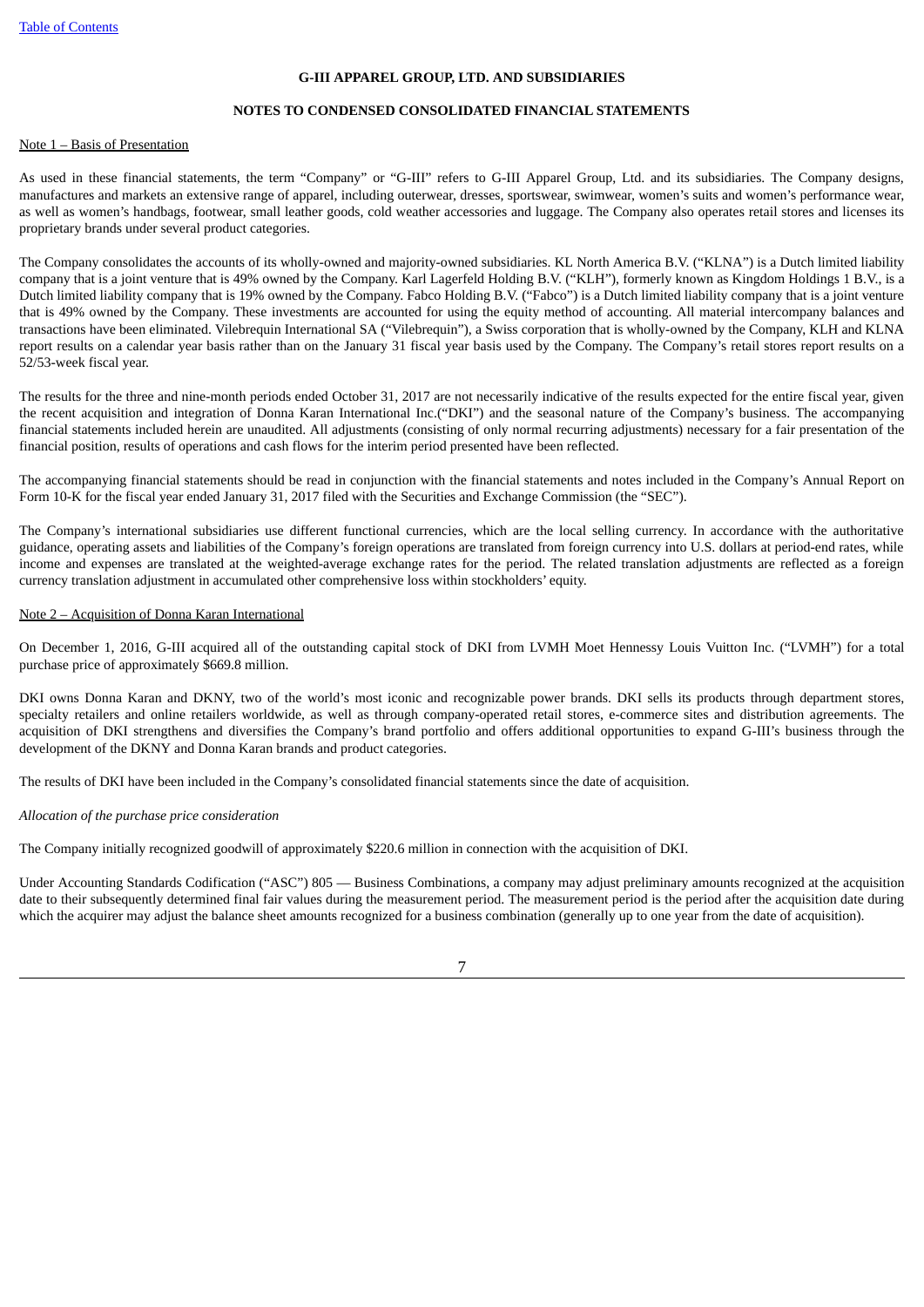#### Table of [Contents](#page-1-0)

The following table summarizes the fair values of the assets acquired and liabilities assumed at the date of acquisition, as adjusted:

| (In thousands)                                                                            | Preliminary<br><b>Purchase Price</b><br><b>Allocation</b><br>at October 31, 2017 |
|-------------------------------------------------------------------------------------------|----------------------------------------------------------------------------------|
| Cash and cash equivalents                                                                 | \$<br>44,375                                                                     |
| Accounts receivable                                                                       | $16,129*$                                                                        |
| Inventories                                                                               | 13,716*                                                                          |
| Prepaid expenses & other current assets                                                   | 22,235*                                                                          |
| Property, plant and equipment                                                             | 15,414*                                                                          |
| Goodwill                                                                                  | 212,803*                                                                         |
| Tradenames                                                                                | 370,000                                                                          |
| Other intangibles                                                                         | 40,000                                                                           |
| Other long-term assets                                                                    | 2,703                                                                            |
| Total assets acquired                                                                     | 737,375                                                                          |
| Accounts payable                                                                          | (21, 436)                                                                        |
| Accrued expense                                                                           | $(39,087)$ *                                                                     |
| Income taxes payable                                                                      | (3, 443)                                                                         |
| Other long-term liabilities                                                               | (3,631)                                                                          |
| Total liabilities assumed                                                                 | (67, 597)                                                                        |
| Total fair value of acquisition consideration (net of \$40 million imputed debt discount) | \$<br>669,778                                                                    |

In the three and nine months ended October 31, 2017, the Company reduced goodwill by \$1.3 million and \$7.8 million, respectively, due to certain adjustments related to unrecorded indemnification obligations from LVMH to us, asset reserves and fixed assets.

There was no change to the purchase price; however, the estimates of fair value of assets acquired and liabilities assumed are preliminary and subject to change based on finalizing the election under Internal Revenue Code Section 338(h)(10) which may have an impact on purchase price.

Goodwill was assigned to the Company's wholesale operations reporting unit as the wholesale operations reporting unit is expected to benefit from the synergies of the combination and from the future growth of DKI. Subsequent to the acquisition, DKI's wholesale operations were integrated into G-III's credit and collection operating system and both entities are expected to share several processes such as information technology, finance, logistics, human resources, sourcing and overseas quality control. The Company and the seller have made an election under Internal Revenue Code Section 338(h)(10). Accordingly, the book and tax basis of the acquired domestic assets and liabilities are the same as of the purchase date and the goodwill is deductible for tax purposes over a 15-year period.

The fair values assigned to identifiable intangible assets acquired were based on assumptions and estimates made by management using unobservable inputs reflecting the Company's own assumptions about the inputs that market participants would use in pricing the asset or liability based on the best information available. The fair values of these identifiable intangible assets were determined using the discounted cash flow method and the Company classifies these intangibles as Level 3 fair value measurements. The Company recorded other intangible assets of \$410.0 million, which included customer relationships of \$40.0 million (17-year life), as well as tradenames of \$370.0 million, which have an indefinite life.

#### Note 3 – Investment in Unconsolidated Affiliates

#### *Investment in Fabco Holding B.V.*

In August 2017, the Company entered into a joint venture agreement with Amlon Capital B.V. ("Amlon"), a private company incorporated in the Netherlands, to produce and market women's and men's apparel and accessories pursuant to a long-term license for DKNY and Donna Karan in the People's Republic of China, including Macau, Hong Kong and Taiwan. The Company owns 49% of the joint venture, with Amlon owning the remaining 51%. The joint venture will be funded with \$25 million of equity to be used to strengthen the DKNY and Donna Karan brands and accelerate the growth of the business in the region. Of this amount, G-III is required to contribute an aggregate of \$10.0 million to the joint venture by August 2018. G-III funded \$49,000 of this amount upon the signing of the joint venture agreement. As of January 1, 2018, this joint venture will be the exclusive seller of women's and men's apparel, handbags, luggage and certain accessories under the DKNY and Donna Karan brands in the territory. The investment in Fabco, which is being accounted for under the equity method of accounting, is reflected in Investment in Unconsolidated Affiliates on the Condensed Consolidated Balance Sheets at October 31, 2017.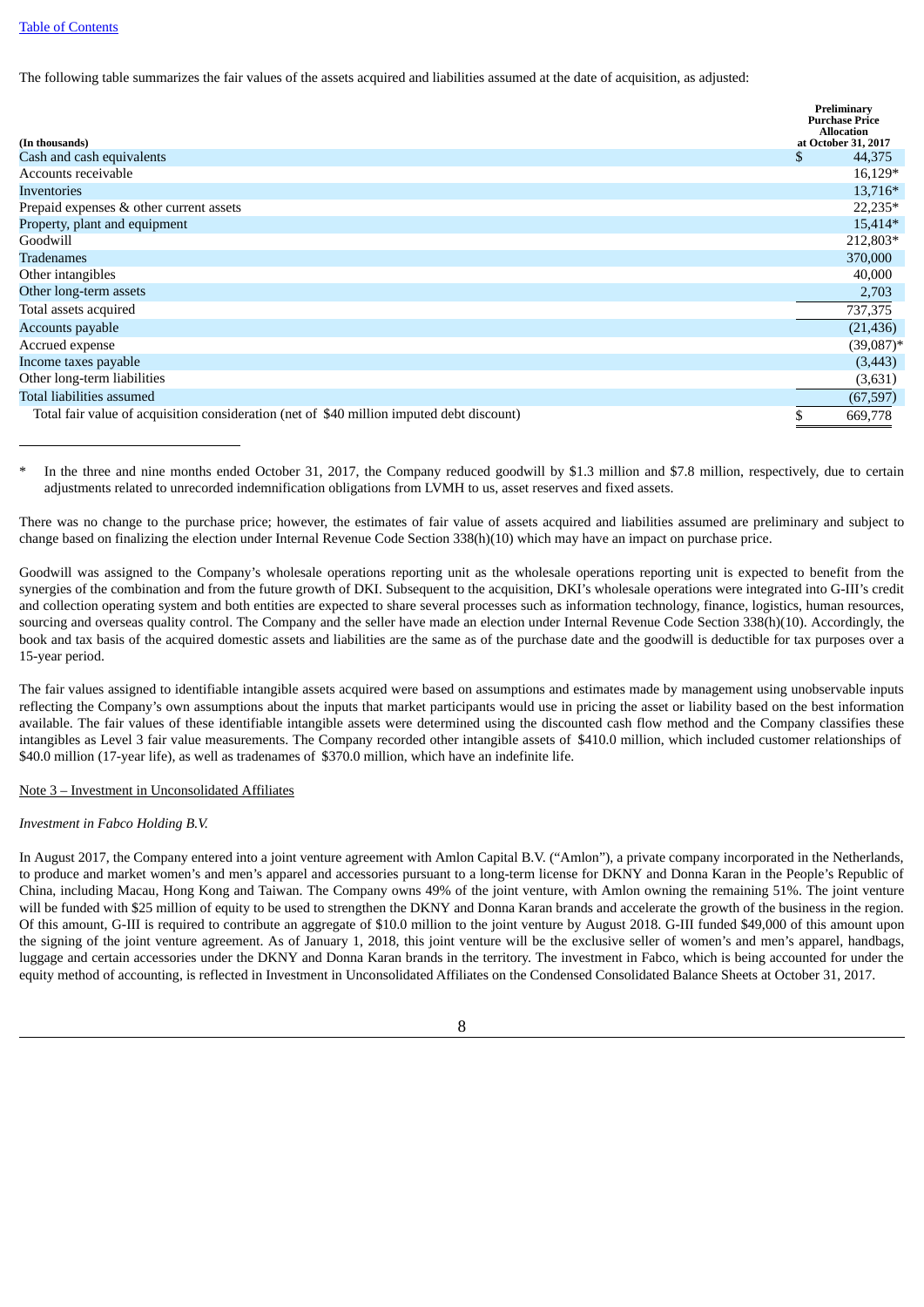# *Investment in Karl Lagerfeld Holding B.V.*

In February 2016, the Company acquired a 19% minority interest in KLH, the parent company of the group that holds the worldwide rights to the Karl Lagerfeld brand. The Company paid 32.5€ million (approximately \$35.4 million at the date of the transaction) for this interest. This investment is intended to expand the partnership between the Company and the Karl Lagerfeld brand and extend their business development opportunities on a global scale. The investment in KLH, which is being accounted for under the equity method of accounting, is reflected in Investment in Unconsolidated Affiliates on the Condensed Consolidated Balance Sheets at October 31, 2017.

#### Note 4 – Inventories

Subsequent to the adoption of Accounting Standard Update 2015-11 (Inventory - Topic 330), wholesale inventories are stated at the lower of cost (determined by the first-in, first out method) or net realizable value which comprises a significant portion of the Company's inventory. Retail inventories are valued at the lower of cost or market as determined by the retail inventory method. Vilebrequin inventories are stated at the lower of cost (determined by the weighted average method) or net realizable value. Almost all of the Company's inventories consist of finished goods.

#### Note 5 – Net Income per Common Share

Basic net income per common share has been computed using the weighted average number of common shares outstanding during each period. Diluted net income per share is computed using the weighted average number of common shares and potential dilutive common shares, consisting of unvested restricted stock awards and stock options outstanding during the period. In addition, all share based payments outstanding that vest based on the achievement of performance and/or market price conditions, and for which the respective performance and/or market price conditions have not been achieved, have been excluded from the diluted per share calculation. Approximately 1.1 million shares of common stock have been excluded from the diluted net income per share calculation for the nine months ended October 31, 2017. For the nine months ended October 31, 2017, the Company issued 179,302 shares of common stock and utilized 261,208 shares of treasury stock in connection with the exercise or vesting of equity awards. For the nine months ended October 31, 2016, the Company issued 194,618 shares of common stock and utilized 291,181 shares of treasury stock in connection with the exercise or vesting of equity awards.

The following table reconciles the numerators and denominators used in the calculation of basic and diluted net income per share:

|                                                   | <b>Three Months Ended</b><br>October 31. |        |     | <b>Nine Months Ended</b><br>October 31,  |               |        |               |        |
|---------------------------------------------------|------------------------------------------|--------|-----|------------------------------------------|---------------|--------|---------------|--------|
|                                                   |                                          | 2017   |     | 2016                                     |               | 2017   |               | 2016   |
|                                                   |                                          |        |     | (In thousands, except per share amounts) |               |        |               |        |
| Net income attributable to G-III                  | \$                                       | 81,625 |     | 70,564                                   | $\sim$ \$     | 62,666 | <sup>\$</sup> | 72,042 |
| Basic net income per share:                       |                                          |        |     |                                          |               |        |               |        |
| Basic common shares                               |                                          | 48,846 |     | 45,918                                   |               | 48,729 |               | 45,713 |
|                                                   |                                          |        |     |                                          |               |        |               |        |
| Basic net income per share                        |                                          | 1.67   | \$. | 1.54                                     | <sup>\$</sup> | 1.29   | S             | 1.58   |
|                                                   |                                          |        |     |                                          |               |        |               |        |
| Diluted net income per share:                     |                                          |        |     |                                          |               |        |               |        |
| Basic common shares                               |                                          | 48,846 |     | 45,918                                   |               | 48,729 |               | 45,713 |
| Diluted restricted stock awards and stock options |                                          | 682    |     | 984                                      |               | 681    |               | 1,234  |
| Diluted common shares                             |                                          | 49,528 |     | 46,902                                   |               | 49,410 |               | 46,947 |
|                                                   |                                          |        |     |                                          |               |        |               |        |
| Diluted net income per share                      |                                          | 1.65   | \$  | 1.50                                     | \$.           | 1.27   | \$.           | 1.53   |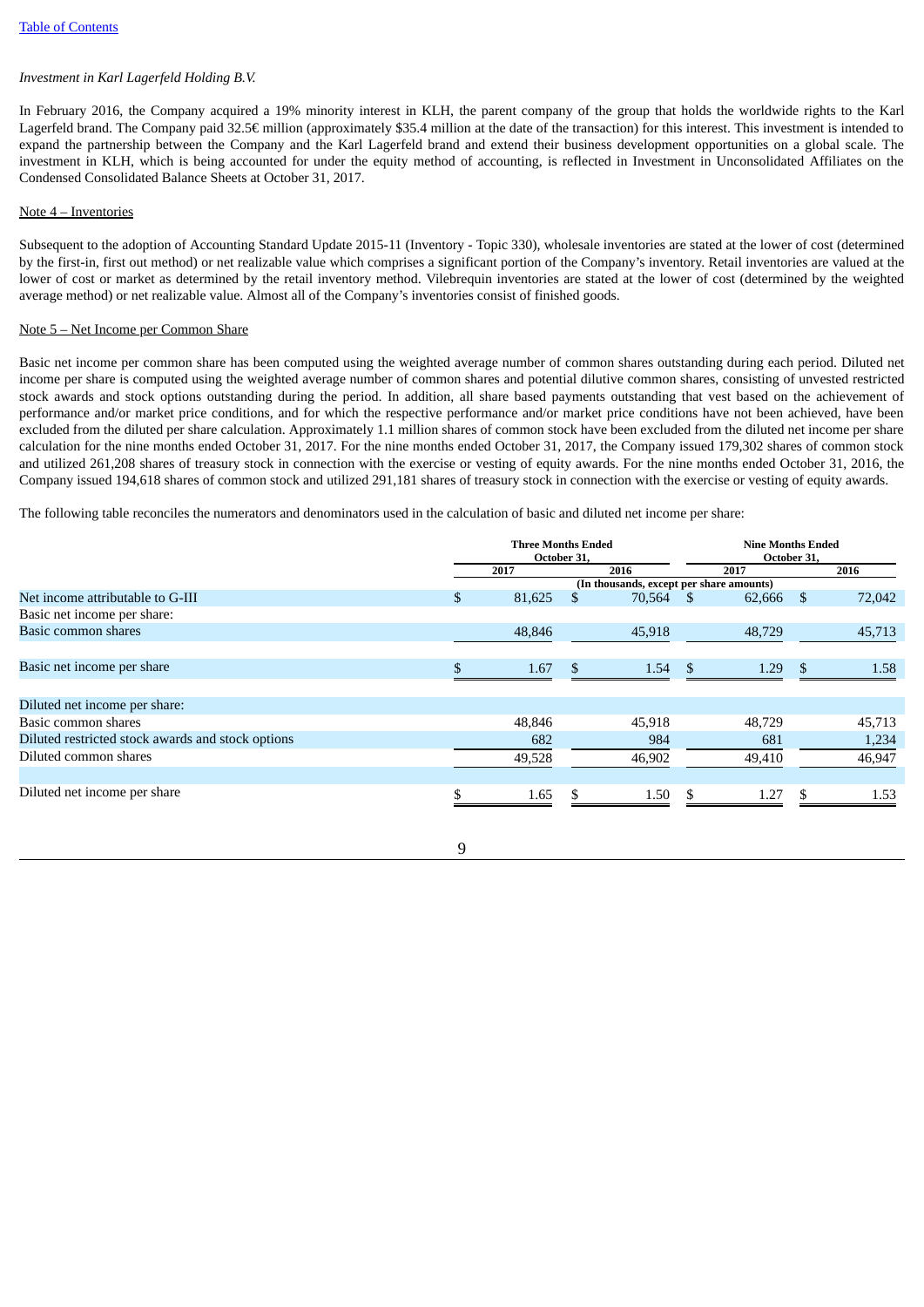#### Note 6 – Notes Payable

Notes Payable consists of the following (in thousands):

|                                                                | <b>October 31, 2017</b> |                          | <b>October 31, 2016</b> |      | <b>January 31, 2017</b> |
|----------------------------------------------------------------|-------------------------|--------------------------|-------------------------|------|-------------------------|
| Prior revolving credit facility                                |                         | $\overline{\phantom{0}}$ | 91,334                  | - \$ |                         |
| Term loan                                                      | 300,000                 |                          |                         |      | 300,000                 |
| New revolving credit facility                                  | 349,648                 |                          |                         |      | 91,121                  |
| Note issued to LVMH                                            | 125,000                 |                          |                         |      | 125,000                 |
| Subtotal                                                       | 774,648                 |                          | 91,334                  |      | 516,121                 |
| Less: Net debt issuance costs and debt discount <sup>(1)</sup> | (48,040)                |                          |                         |      | (54, 365)               |
| <b>Total</b>                                                   | 726,608                 |                          | 91,334                  |      | 461,756                 |
|                                                                |                         |                          |                         |      |                         |

(1) This table does not include the debt issuance costs, net of amortization, totaling \$10.1 million and \$11.9 million as of October 31, 2017 and January 31, 2017, respectively, related to the new revolving credit facility. The debt issuance costs have been deferred and are classified in prepaid expense in the accompanying Consolidated Condensed Balance Sheet as permitted under ASU 2015-15.

#### *Term Loan*

In connection with the acquisition of DKI, the Company borrowed \$350.0 million under a senior secured term loan facility (the "Term Loan"). The Term Loan will mature in December 2022. The Term Loan was subject to amortization payments of 0.625% of the original aggregate principal amount of the Term Loan per quarter, with the balance due at maturity. On December 1, 2016, the Company prepaid \$50.0 million in principal amount of the Term Loan. This prepayment relieved G-III of its obligation to make quarterly amortization payments for the remainder of the term.

Interest on the outstanding principal amount of the Term Loan accrues at a rate equal to LIBOR, subject to a 1% floor, plus an applicable margin of 5.25% or an alternate base rate (defined as the greatest of (i) the "prime rate" as published by the Wall Street Journal from time to time, (ii) the federal funds rate plus 0.5% or (iii) the LIBOR rate for a borrowing with an interest period of one month) plus 4.25%, per annum, payable in cash. As of October 31, 2017, interest under the Term Loan was being paid at an average rate of 6.47% per annum.

The Term Loan is secured by certain assets of the Company and certain of its subsidiaries. The Term Loan contains covenants that restrict the Company's ability to among other things, incur additional debt, sell or dispose certain assets, make certain investments, incur liens and enter into acquisitions. This loan also includes a mandatory prepayment provision on excess cash flow as defined within the agreement. A first lien leverage covenant requires the Company to maintain a level of debt to EBITDA at a ratio as defined over the term of the agreement. As of October 31, 2017, the Company was in compliance with these covenants.

#### *New Revolving Credit Facility*

Upon closing of the acquisition of DKI, the Company's prior credit agreement (the "prior revolving credit facility") was refinanced and replaced by a \$650 million amended and restated credit agreement (the "new revolving credit facility"). Amounts available under the new revolving credit facility are subject to borrowing base formulas and over advances as specified in the new revolving credit facility agreement. Borrowings bear interest, at the Company's option, at LIBOR plus a margin of 1.25% to 1.75% or an alternate base rate (defined as the greatest of (i) the "prime rate" of JPMorgan Chase Bank, N.A. from time to time, (ii) the federal funds rate plus 0.5% or (iii) the LIBOR rate for a borrowing with an interest period of one month) plus a margin of 0.25% to 0.75%, with the applicable margin determined based on the availability under the new revolving credit facility agreement. As of October 31, 2017, interest under the new revolving credit agreement was being paid at the average rate of 2.42% per annum. The new revolving credit facility has a five-year term ending December 1, 2021. In addition to paying interest on any outstanding borrowings under the new revolving credit facility, the Company is required to pay a commitment fee to the lenders under the credit agreement with respect to the unutilized commitments. The commitment fee accrues at a rate equal to 0.25% per annum on the average daily amount of the unutilized commitments.

As of October 31, 2017, the Company had \$349.6 million of borrowings outstanding under the new revolving credit facility, all of which are classified as long-term liabilities. As of October 31, 2017, there were outstanding trade and standby letters of credit amounting to \$4.5 million and \$3.4 million, respectively.

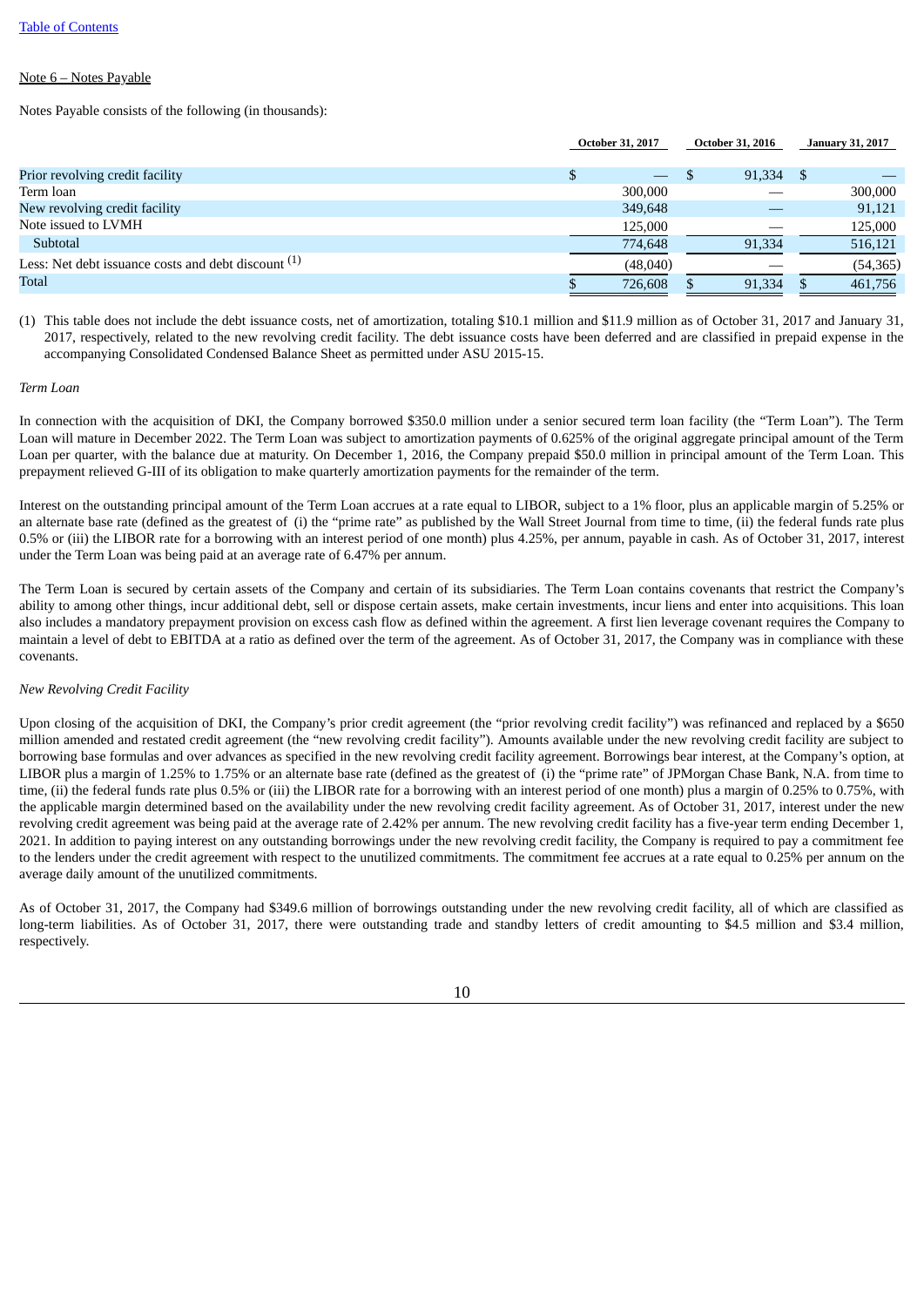#### *LVMH Note*

As part of the consideration for the acquisition of DKI, the Company issued to LVMH a junior lien secured promissory note in the principal amount of \$125.0 million (the "LVMH Note") that bears interest at the rate of 2% per year. \$75.0 million of the principal amount of the LVMH Note is due and payable on June 1, 2023 and \$50.0 million of such principal amount is due and payable on December 1, 2023. ASC 820 - Fair Value Measurements requires the note to be recorded at fair value. As a result, the Company recorded debt discount in the amount of \$40.0 million. This discount is being amortized as interest expense using the effective interest method over the term of the LVMH Note.

#### Note 7 – Segments

The Company's reportable segments are business units that offer products through different channels of distribution. The Company has two reportable segments: wholesale operations and retail operations. The wholesale operations segment includes sales of products under brands licensed by the Company from third parties, as well as sales of products under the Company's own brands and private label brands. Wholesale sales and revenues from license agreements related to the Donna Karan and DKNY business are included in the wholesale operations segment. The retail operations segment consists primarily of the Wilsons Leather, G.H. Bass and DKNY stores, as well as a limited number of Calvin Klein Performance and Karl Lagerfeld Paris stores.

The following information, in thousands, is presented for the three and nine-month periods indicated below:

| Three Months Ended October 31, 2017 |         |           |         |  |           |                   |              |
|-------------------------------------|---------|-----------|---------|--|-----------|-------------------|--------------|
|                                     |         |           | Retail  |  |           |                   | <b>Total</b> |
|                                     | 966,820 |           | 118,709 |  | (60, 536) |                   | 1,024,993    |
|                                     | 636,878 |           | 57,786  |  | (60, 536) |                   | 634,128      |
|                                     | 329,942 |           | 60,923  |  |           |                   | 390,865      |
|                                     | 174,679 |           | 68,061  |  |           |                   | 242,740      |
|                                     | 6,790   |           | 116     |  |           |                   | 6,906        |
|                                     | 148,473 |           | (7,254) |  |           |                   | 141.219      |
|                                     |         | Wholesale |         |  |           | Elimination $(1)$ |              |

|                                     | Three Months Ended October 31, 2016 |           |  |          |  |                                 |  |         |
|-------------------------------------|-------------------------------------|-----------|--|----------|--|---------------------------------|--|---------|
|                                     |                                     | Wholesale |  | Retail   |  | Elimination <sup>(1)</sup>      |  | Total   |
| Net sales                           |                                     | 794,382   |  | 107,238  |  | $(18, 144)$ \$                  |  | 883,476 |
| Cost of goods sold                  |                                     | 521,359   |  | 58,809   |  | (18, 144)                       |  | 562,024 |
| Gross profit                        |                                     | 273,023   |  | 48,429   |  |                                 |  | 321,452 |
| Selling, general and administrative |                                     | 140,356   |  | 57,918   |  |                                 |  | 198,274 |
| Depreciation and amortization       |                                     | 5,169     |  | 2,864    |  |                                 |  | 8,033   |
| Operating profit (loss)             |                                     | 127,498   |  | (12,353) |  | $\hspace{0.1mm}-\hspace{0.1mm}$ |  | 115,145 |

|                                     | Nine Months Ended October 31, 2017 |  |               |  |                            |  |           |
|-------------------------------------|------------------------------------|--|---------------|--|----------------------------|--|-----------|
|                                     | Wholesale                          |  | <b>Retail</b> |  | Elimination <sup>(1)</sup> |  | Total     |
| Net sales                           | 1,887,902                          |  | 324,329       |  | $(120, 191)$ \$            |  | 2,092,040 |
| Cost of goods sold                  | 1,251,368                          |  | 165,251       |  | (120, 191)                 |  | 1,296,428 |
| Gross profit                        | 636,534                            |  | 159,078       |  |                            |  | 795,612   |
| Selling, general and administrative | 433.324                            |  | 202,676       |  |                            |  | 636,000   |
| Depreciation and amortization       | 20,403                             |  | 7.077         |  |                            |  | 27,480    |
| Operating profit (loss)             | 182,807                            |  | (50, 675)     |  | $\qquad \qquad$            |  | 132,132   |

|                                     | Nine Months Ended October 31, 2016 |           |  |          |  |                   |  |                            |  |              |
|-------------------------------------|------------------------------------|-----------|--|----------|--|-------------------|--|----------------------------|--|--------------|
|                                     |                                    | Wholesale |  |          |  | Retail            |  | Elimination <sup>(1)</sup> |  | <b>Total</b> |
| Net sales                           |                                    | 1,538,096 |  | 302,188  |  | $(57,139)$ \$     |  | 1,783,145                  |  |              |
| Cost of goods sold                  |                                    | 1,029,829 |  | 167,691  |  | (57, 139)         |  | 1,140,381                  |  |              |
| Gross profit                        |                                    | 508.267   |  | 134.497  |  |                   |  | 642,764                    |  |              |
| Selling, general and administrative |                                    | 333,906   |  | 170.641  |  |                   |  | 504,547                    |  |              |
| Depreciation and amortization       |                                    | 15,539    |  | 7,359    |  |                   |  | 22,898                     |  |              |
| Operating profit (loss)             |                                    | 158,822   |  | (43,503) |  | $\hspace{0.05cm}$ |  | 115,319                    |  |              |

*(1) Represents intersegment sales to the Company's retail operations.*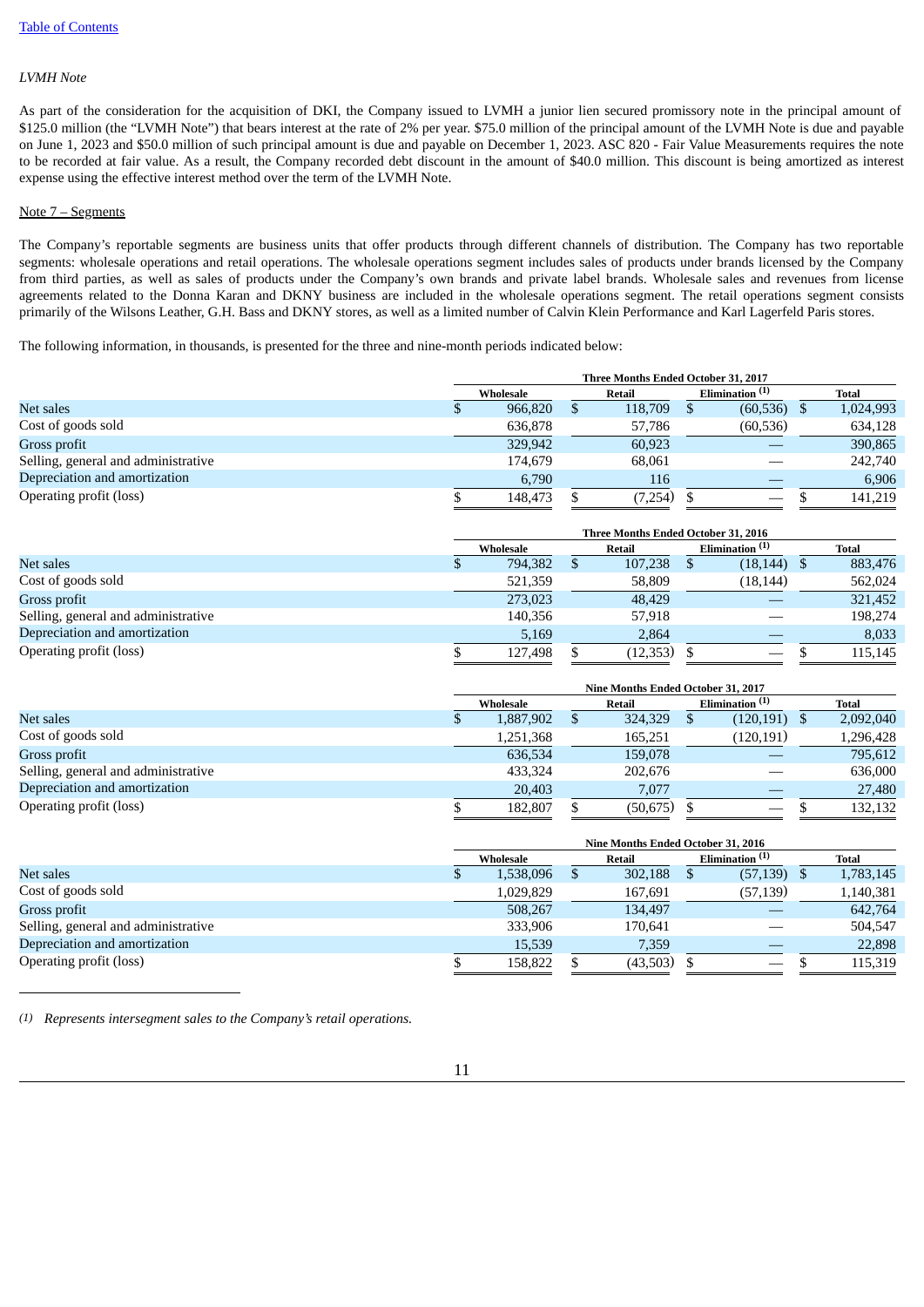#### Table of [Contents](#page-1-0)

The total assets for each of the Company's reportable segments are as follows:

|                     | <b>October 31, 2017</b> | <b>October 31, 2016</b> |                | <b>January 31, 2017</b> |           |
|---------------------|-------------------------|-------------------------|----------------|-------------------------|-----------|
|                     |                         |                         | (In thousands) |                         |           |
| Wholesale           | 1,871,373               |                         | 1,072,994      |                         | 1,477,259 |
| Retail              | 251,649                 |                         | 227,743        |                         | 228,352   |
| Corporate $(1)$     | 136,031                 |                         | 122,704        |                         | 146,333   |
| <b>Total Assets</b> | 2.259.053               |                         | ,423,441       |                         | 1,851,944 |
|                     |                         |                         |                |                         |           |

#### *(1) Includes assets not allocated to either reportable segment.*

#### Note 8 – Canadian Customs Duty Examination

In October 2017, the Canada Border Service Agency ("CBSA") issued a final audit report to G-III Apparel Canada ULC ("G-III Canada"), a wholly-owned subsidiary of the Company. The report challenged the valuation used by G-III Canada for certain goods imported into Canada. The period covered by the examination is February 1, 2014 through the date of the final report, October 27, 2017. The CBSA has requested G-III Canada to reassess its customs entries for that period using the price paid or payable by the Canadian retail customers for certain imported goods rather than the price paid by G-III Canada to the vendor. The CBSA has also requested that G-III Canada change the valuation method used to pay duties with respect to future imported goods. G-III Canada is required to make a pre-payment to the CBSA of the additional duties as a result of the reassessment within 90 days of the date the final report was issued even though G-III Canada intends to appeal this reassessment. The Company has estimated the amount of additional duties that could be payable to the CBSA to be between \$9 million to \$15 million, plus interest. G-III Canada, based on the advice of counsel, believes it has positions that support its ability to receive a refund of this amount on appeal and intends to vigorously contest the findings of the CBSA.

#### Note 9 – Recent Accounting Pronouncements

#### *Accounting Guidance Issued Being Evaluated for Adoption*

In May 2017, the Financial Accounting Standard Board ("FASB") issued Accounting Standards Update ("ASU") ASU 2017-09, "*Compensation — Stock Compensation (Topic 718): Scope of Modification Accounting*." ASU 2017-09 provides clarification on when modification accounting should be used for changes to the terms or conditions of a share-based payment award. ASU 2017-09 does not change the accounting for modifications but clarifies that modification accounting guidance should only be applied if there is a change to the value, vesting conditions or award classification and would not be required if the changes are considered non-substantive. The amendments of ASU 2017-09 are effective for reporting periods beginning after December 15, 2017, with early adoption permitted. The adoption of ASU 2017-09 is not expected to have an impact on the Company's consolidated financial statements.

In January 2017, the FASB issued ASU 2017-04, "Intangibles - Goodwill and Other (Topic 350): Simplifying the Test for Goodwill Impairment." The purpose of ASU 2017-04 is to simplify the subsequent measurement of goodwill by removing the second step of the two-step impairment test. The amendment should be applied on a prospective basis. ASU 2017-04 is effective for fiscal years beginning after December 15, 2019, including interim periods within that year. Early adoption is permitted for interim or annual goodwill impairment tests performed on testing dates after January 1, 2017. The Company does not expect ASU 2017-04 to have an impact on its consolidated financial statements.

In January 2017, the FASB issued ASU 2017-01, "*Business Combinations (Topic 805): Clarifying the Definition of a Business*." The purpose of ASU 2017- 01 is to clarify the definition of a business to assist entities with evaluating whether transactions should be accounted for as acquisitions (or disposals) of assets or businesses. ASU 2017-01 is effective for fiscal years beginning after December 15, 2017, including interim periods within that year. The amendments in ASU 2017-01 should be applied prospectively on or after the effective date. Early adoption is permitted. The Company does not expect ASU 2017-01 to have an impact on its consolidated financial statements.

In October 2016, the FASB issued ASU 2016-16, "Income Taxes (Topic 740): Intra-Entity Transfers of Assets Other Than Inventory." The update requires an entity to recognize the income tax consequences of an intra-entity transfer of an asset upon transfer other than inventory, eliminating the current recognition exception. Prior to the update, GAAP prohibited the recognition of current and deferred income taxes for intra-entity asset transfers until the asset was sold to an outside party. The amendments in this update do not include new disclosure requirements; however, existing disclosure requirements might be applicable when accounting for the current and deferred income taxes for an intra-entity transfer of an asset other than inventory. For public business entities, the amendments in this update are effective for annual reporting periods beginning after December 15, 2017, including interim reporting periods within those fiscal years. The Company does not expect ASU 2016-16 to have a material impact on its consolidated financial statements.

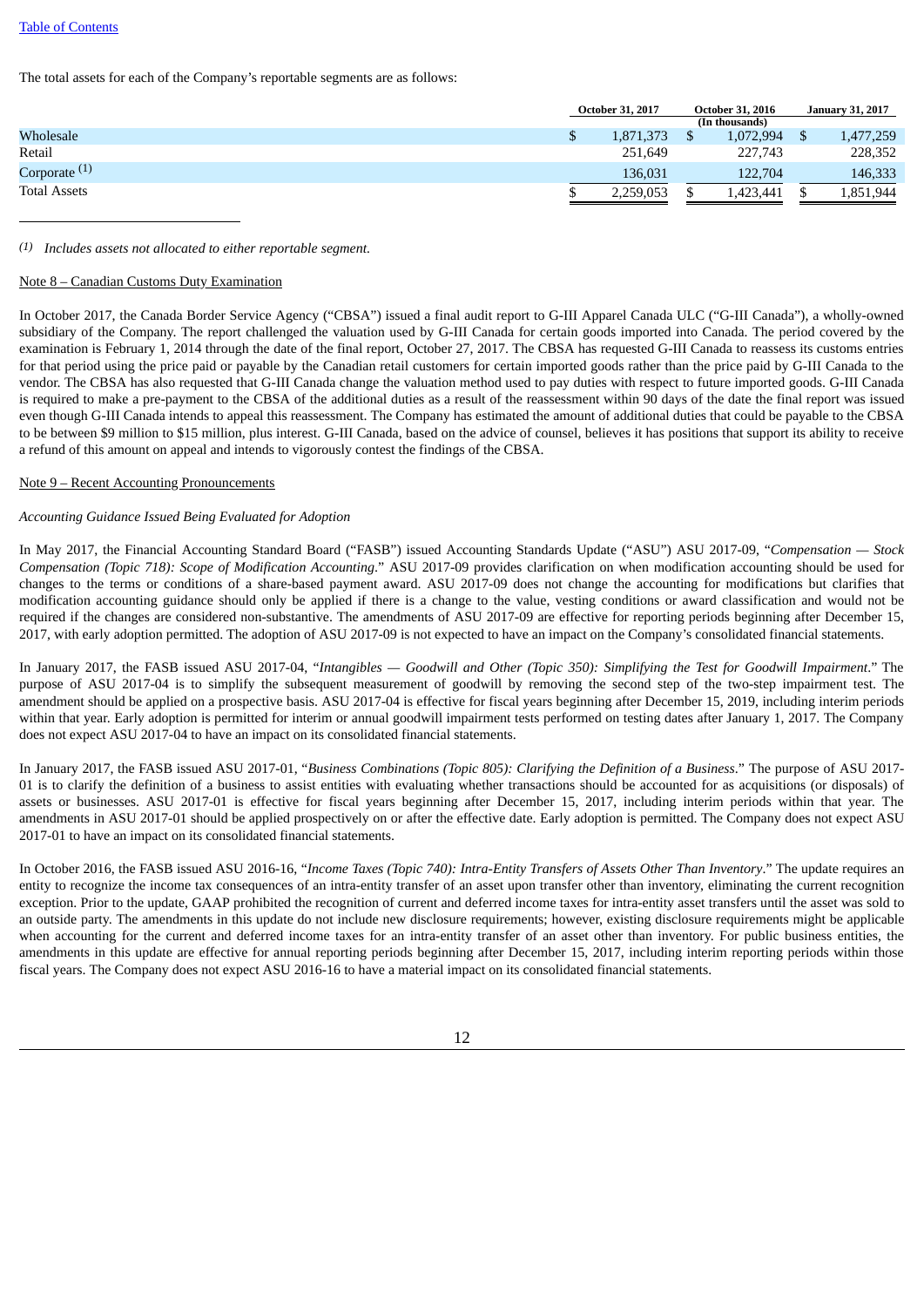In August 2016, the FASB issued ASU 2016-15, "Statement of Cash Flows (Topic 230): Classification of Certain Cash Receipts and Cash Payments," which clarifies guidance with respect to the classification of eight specific cash flow issues. ASU 2016-15 was issued to reduce diversity in practice and prevent financial statement restatements. Cash flow issues include: debt prepayment or debt extinguishment costs, settlement of zero-coupon bonds, contingent consideration payments made after a business combination, proceeds from the settlement of insurance claims, proceeds from the settlement of corporateowned life insurance policies and bank-owned life insurance policies, distributions received from equity method investees, beneficial interests in securitization transactions and separately identifiable cash flows and application of the predominance principle. ASU 2016-15 is effective for public business entities for fiscal years beginning after December 15, 2017, including interim periods within those fiscal years. Under the provision, entities must apply the guidance retrospectively to all periods presented but may apply it prospectively if retrospective application would be impracticable. The Company does not believe that adoption of this new guidance will have a material effect on its condensed consolidated financial statements.

In February 2016, the FASB issued ASU 2016-02, "*Leases (Topic 842)*." The primary difference between the current requirement under GAAP and ASU 2016-02 is the recognition of lease assets and lease liabilities by lessees for those leases classified as operating leases. The FASB has continued to clarify this guidance and most recently issued ASU 2017-13 "Amendments to SEC Paragraphs Pursuant to the Staff Announcement at the July 20, 2017 EITF Meeting *and Rescission of Prior SEC Staff Announcements and Observer Comments*." ASU 2016-02 requires that a lessee recognize in the statement of financial position a liability to make lease payments (the lease liability) and a right-of-use asset representing its right to use the underlying asset for the lease term (other than leases that meet the definition of a short-term lease). The liability will be equal to the present value of lease payments. The asset will be based on the liability, subject to adjustment, such as for initial direct costs. For income statement purposes, the FASB retained a dual model, requiring leases to be classified as either operating or finance. Operating leases will result in straight-line expense (similar to current operating leases) while finance leases will result in a front-loaded expense pattern (similar to current capital leases). Classification will be based on criteria that are for the most part similar to those applied in current lease accounting. ASU 2016-02 may be adopted using a modified retrospective transition, and provides for certain practical expedients. Transactions will require application of the new guidance at the beginning of the earliest comparative period presented. The guidance is effective for public entities for fiscal years beginning after December 15, 2018, and interim periods within those fiscal years. Early adoption is permitted. The Company is currently assessing the potential impact of ASU 2016-02 on its consolidated financial statements. Given the Company's significant number of leases, the Company expects this standard will result in a significant increase to its long-term assets and liabilities but does not expect it to have a material impact on its statements of operations. The Company is required to adopt the new standard in the first quarter of fiscal 2020 and does not expect to early adopt this new standard.

In January 2016, the FASB issued ASU 2016-01, "Financial Instruments - Overall (Subtopic 825-10): Recognition and Measurement of Financial Assets *and Financial Liabilities*." This standard (i) modifies how entities measure equity investments and present changes in the fair value of financial liabilities, (ii) simplifies the impairment assessment of equity investments without readily determinable fair values by requiring a qualitative assessment to identify impairment, (iii) changes presentation and disclosure requirements and (iv) clarifies that an entity should evaluate the need for a valuation allowance on a deferred tax asset related to available-for-sale securities in combination with the entity's other deferred tax assets. ASU 2016-01 is effective for fiscal years beginning after December 15, 2017, including interim periods within those fiscal years. Early application is permitted. The Company does not expect that the adoption of this ASU will have a material impact on its statement of operations.

In May 2014, the FASB issued ASU 2014-09, "*Revenue from Contracts with Customers (Topic 606)*." This update will replace the existing revenue recognition guidance in GAAP and requires an entity to recognize the amount of revenue to which it expects to be entitled for the transfer of promised goods or services to customers. The FASB has continued to clarify this guidance and has issued ASU 2017-13 "*Amendments to SEC Paragraphs Pursuant to the* Staff Announcement at the July 20, 2017 EITF Meeting and Rescission of Prior SEC Staff Announcements and Observer Comments"; ASU 2016-08, "Principal versus Agent Considerations (Reporting Revenue Gross versus Net)"; ASU 2016-10, "Identifying Performance Obligations and Licensing"; ASU 2016-12, "Narrow-Scope Improvements and Practical Expedients"; and ASU 2016-20, "Technical Corrections and Improvements to Topic 606, Revenue from *Contracts with Customers*." The amendments to ASU 2014-09 are intended to render more detailed implementation guidance with the expectation of reducing the degree of judgment necessary to comply with Topic 606. These new standards have the same effective date as ASU 2014-09 and will be effective for public entities for fiscal years beginning after December 15, 2017, and interim periods within those fiscal years. The guidance permits two methods of adoption: retrospectively to each prior reporting period presented (full retrospective method), or retrospectively with the cumulative effect of initially applying the guidance recognized at the date of initial application (modified retrospective method). The Company has decided to adopt the pronouncement using a modified retrospective approach. The Company performed an analysis of its current revenue streams worldwide and identified potential changes that will result from the adoption of the new guidance. The Company is currently identifying and preparing to implement changes to its accounting processes and controls to support the new revenue recognition and disclosure requirements. The Company currently believes that the adoption of Topic 606 will primarily affect its wholesale operations segment in the timing of recognition of certain adjustments that are currently recorded in net sales. For example, the Company is currently recording markdowns and certain customer allowances when the liability is known or incurred. Under the new guidance, the Company will have to estimate a liability for future anticipated markdowns and allowances related to all shipments that have taken place. The Company also expects that reclassifications of certain operating expenses that are considered customer assistance, such as cooperative advertising, which aggregated approximately \$26.0 million in fiscal 2017 and are currently recorded in selling, general and administrative expenses, will be recorded as an offset to net sales under the new guidance. The Company believes that the retail operations segment will not be materially impacted by the new guidance, as its retail stores do not currently offer significant loyalty programs to customers. Under the new standard, the transition adjustment as of February 1, 2018 to retained earnings is estimated to be between approximately \$23 million and \$30 million. This estimate may change as the Company continues the evaluation of the new guidance.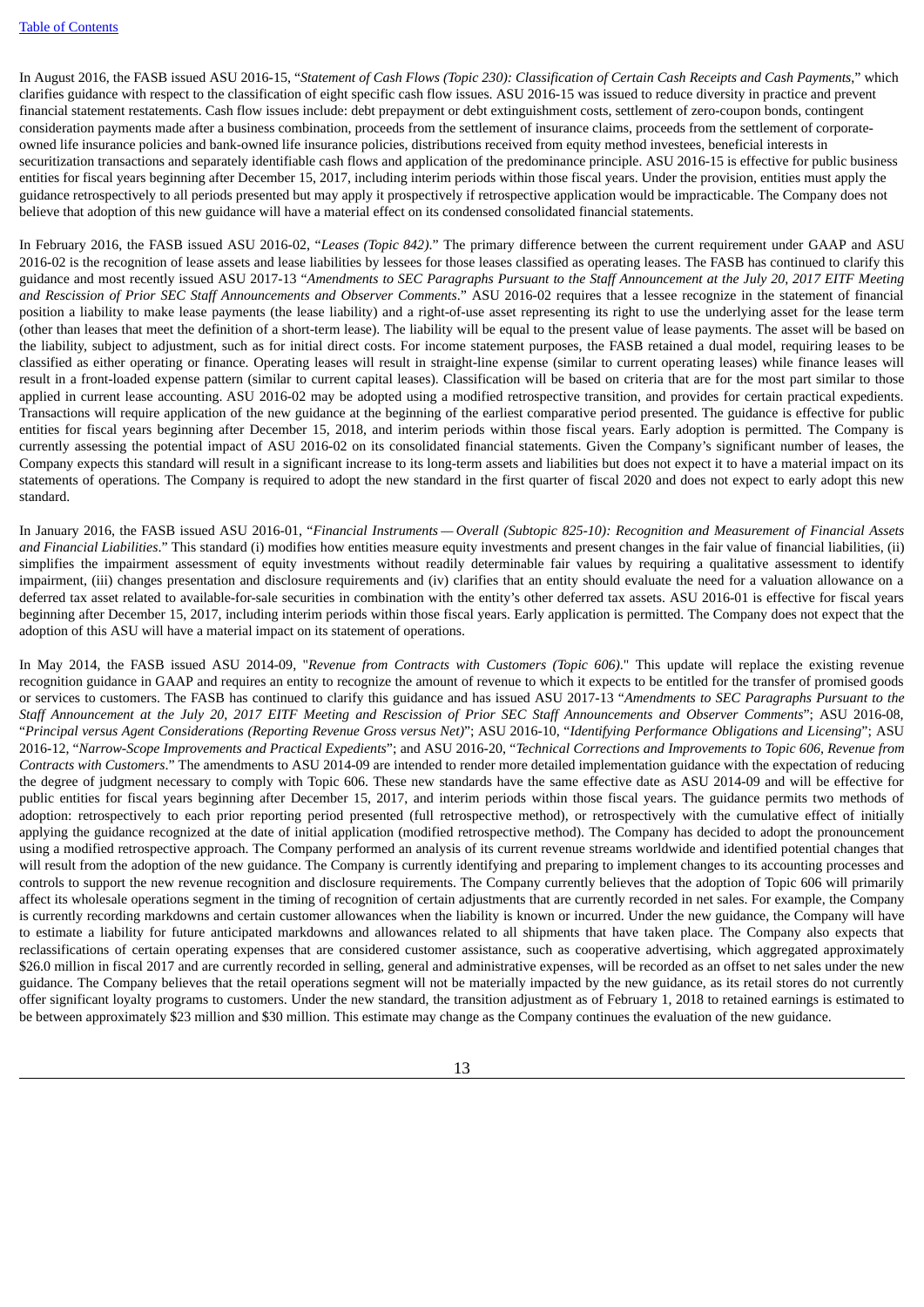#### <span id="page-13-0"></span>**Item 2. Management's Discussion and Analysis of Financial Condition and Results of Operations.**

Unless the context otherwise requires, "G-III", "us", "we" and "our" refer to G-III Apparel Group, Ltd. and its subsidiaries. References to fiscal years refer to the year ended or ending on January 31 of that year. For example, our fiscal year ending January 31, 2018 is referred to as "fiscal 2018". Vilebrequin, KLH and KLNA report results on a calendar year basis rather than on the January 31 fiscal year basis used by G-III. Accordingly, the results of Vilebrequin, KLH and KLNA are and will be included in our financial statements for the quarter ended or ending closest to G-III's fiscal quarter. For example, in this Form 10- Q for the nine-month period ended October 31, 2017, the results of Vilebrequin, KLH and KLNA are included for the nine-month period ended September 30, 2017. We account for our investment in KLH and KLNA using the equity method of accounting. The Company's retail stores report results on a 52/53 week fiscal year.

The operating results of DKI have been included in our financial statements since December 1, 2016, the date of acquisition.

Various statements contained in this Form 10-Q, in future filings by us with the SEC, in our press releases and in oral statements made from time to time by us or on our behalf constitute "forward-looking statements" within the meaning of the Private Securities Litigation Reform Act of 1995. Forward-looking statements are based on current expectations and are indicated by words or phrases such as "anticipate," "estimate," "expect," "will," "project," "we believe," "is or remains optimistic," "currently envisions," "forecasts," "goal" and similar words or phrases and involve known and unknown risks, uncertainties and other factors that may cause actual results, performance or achievements to be materially different from the future results, performance or achievements expressed in or implied by such forward-looking statements. Forward-looking statements also include representations of our expectations or beliefs concerning future events that involve risks and uncertainties, including, but not limited to:

- our dependence on licensed products;
- our dependence on the strategies and reputation of our licensors;
- costs and uncertainties with respect to expansion of our product offerings;
- the performance of our products at retail and customer acceptance of new products;
- retail customer concentration;
- risks of doing business abroad;
- price, availability and quality of materials used in our products;
- the need to protect our trademarks and other intellectual property;
- risks relating to our retail business;
- dependence on existing management;
- our ability to make strategic acquisitions and possible disruptions from acquisitions;
- need for additional financing;
- seasonal nature of our business;
- our reliance on foreign manufacturers;
- the need to successfully upgrade, maintain and secure our information systems;
- data security or privacy breaches;
- the impact of the current economic and credit environment on us, our customers, suppliers and vendors;
- the effects of competition in the markets in which we operate, including from e-commerce retailers;
- consolidation of our retail customers;
- additional legislation and/or regulation in the United States or around the world;
- our ability to import products in a timely and cost effective manner;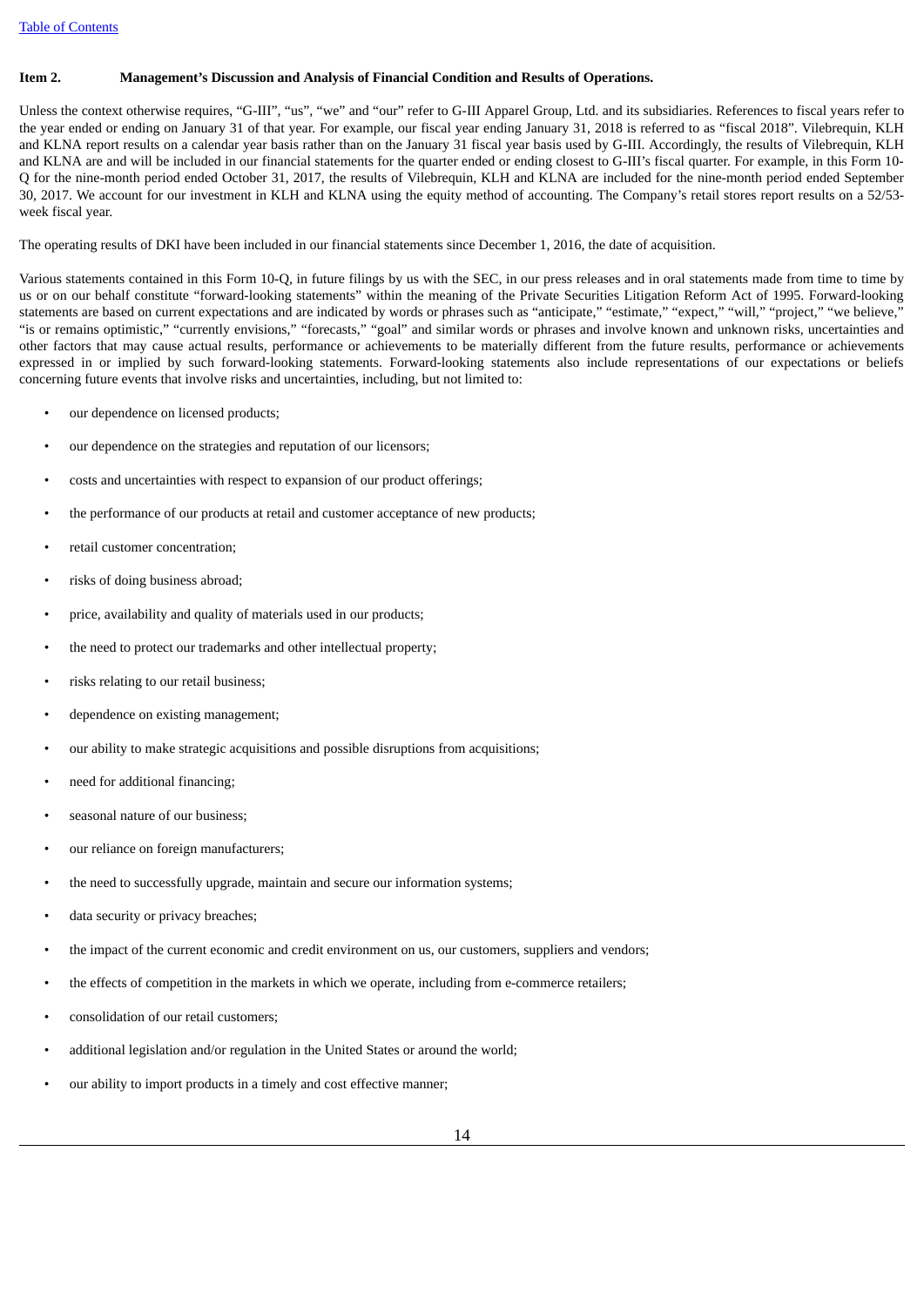- our ability to continue to maintain our reputation;
- fluctuations in the price of our common stock;
- potential effect on the price of our common stock if actual results are worse than financial forecasts;
- the effect of regulations applicable to us as a U.S. public company; and
- matters relating to the acquisition of DKI, including:
	- our ability to combine our business with the DKNY/Donna Karan business successfully or in a timely and cost-efficient manner;
	- the increase in our indebtedness as a result of the acquisition;
	- the significant costs we incurred as a result of the acquisition;
	- the significant increase in the amount of our goodwill and other intangibles; and
	- the degree of business disruption relating to the acquisition.

Any forward-looking statements are based largely on our expectations and judgments and are subject to a number of risks and uncertainties, many of which are unforeseeable and beyond our control. A detailed discussion of significant risk factors that have the potential to cause our actual results to differ materially from our expectations is described under the heading "Risk Factors" in our Annual Report on Form 10-K for the year ended January 31, 2017. We undertake no obligation to publicly update or revise any forward-looking statements, whether as a result of new information, future events or otherwise, except as required by law.

#### **Overview**

G-III designs, manufactures and markets an extensive range of apparel, including outerwear, dresses, sportswear, swimwear, women's suits and women's performance wear, as well as women's handbags, footwear, small leather goods, cold weather accessories and luggage. We sell our products under our own proprietary brands, which include DKNY, Donna Karan, Vilebrequin, Eliza J, Jessica Howard, G.H. Bass, Weejuns, Andrew Marc and Marc New York, as well as under licensed brands and private retail labels.

We sell products under an extensive portfolio of well-known licensed brands, including Calvin Klein, Tommy Hilfiger, Karl Lagerfeld Paris, Levi's, Docker's, Ivanka Trump, Kenneth Cole, Cole Haan and Guess?. In our team sports business, we have licenses with the National Football League, National Basketball Association, Major League Baseball, National Hockey League, Hands High, Touch by Alyssa Milano and over 140 U.S. colleges and universities.

We operate in fashion markets that are intensely competitive. Our ability to continuously evaluate and respond to changing consumer demands and tastes, across multiple market segments, distribution channels and geographic areas is critical to our success. Although our portfolio of brands is aimed at diversifying our risks in this regard, misjudging shifts in consumer preferences could have a negative effect on our business. Our success in the future will depend on our ability to design products that are accepted in the marketplace, source the manufacture of our products on a competitive basis, and continue to diversify our product portfolio and the markets we serve.

#### *Segments*

We report based on two reportable segments: wholesale operations and retail operations.

The wholesale operations segment includes sales of products under brands licensed by us from third parties, as well as sales of products under our own brands and private label brands. Wholesale sales and revenues from license agreements related to the DKI business are included in the wholesale operations segment.

The retail operations segment consists primarily of our Wilsons Leather, G.H. Bass and DKNY retail stores, substantially all of which are operated as outlet stores. As of October 31, 2017, we operated 169 Wilsons Leather stores, 145 G.H. Bass stores, 52 DKNY stores, 8 Karl Lagerfeld Paris stores and 4 Calvin Klein Performance stores. We also operate online stores for Wilsons Leather, G.H. Bass and DKNY.

#### *Recent Transactions*

We have expanded our portfolio of proprietary and licensed brands through acquisitions and by entering into license agreements for new brands or for additional products under previously licensed brands. Acquisitions are part of our strategy to expand our product offerings and increase the portfolio of proprietary and licensed brands that we offer through different tiers of retail distribution.

In August 2017, we entered into a joint venture with Amlon Capital B.V., a private company incorporated in the Netherlands, to produce and market women's and men's apparel and accessories pursuant to a long-term license for DKNY and Donna Karan in the People's Republic of China, including Macau, Hong Kong and Taiwan. We own 49% of the joint venture, with Amlon owning the remaining 51%. The joint venture will be funded with \$25 million of equity that will be used to strengthen the DKNY and Donna Karan brands and accelerate the growth of the business in the region. Of this amount, we are required to contribute \$10.0 million by August 2018. As of January 1, 2018, this joint venture will be the exclusive seller of women's and men's apparel, handbags, luggage and certain accessories under the DKNY and Donna Karan brands in the territory. We expect to start generating revenue from this joint venture in the beginning of fiscal 2019.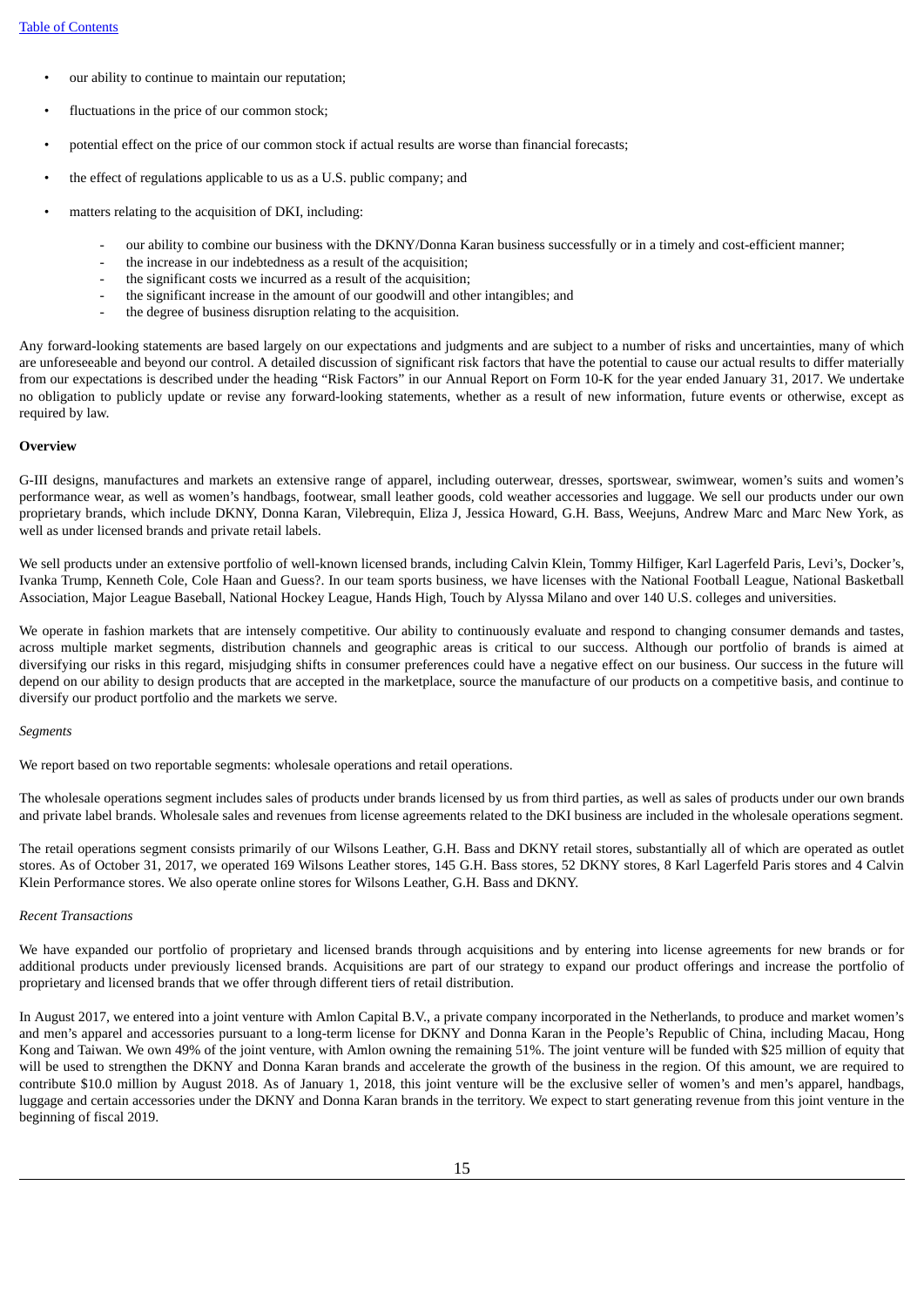In March 2017, we entered into an agreement with Macy's under which Macy's will serve, beginning February 2018, as the exclusive U.S. department store for sales of DKNY women's apparel and accessories. Under the agreement, Macy's will have the exclusive rights to sell DKNY women's apparel, including women's sportswear, dresses, suit separates, sport, denim, swimwear and outerwear, as well as handbags and women's shoes in all Macy's locations and Macys.com. The agreement also plans for increased and enhanced DKNY shop-in-shops in many Macy's stores. G-III and Macy's are committed to making DKNY the premier fashion and lifestyle brand.

In December 2016, we acquired all of the outstanding capital stock of DKI from LVMH Moet Hennessy Louis Vuitton Inc. for a total purchase price of approximately \$669.8 million. DKI owns Donna Karan and DKNY, two of the world's most iconic and recognizable power brands. The acquisition of Donna Karan fits squarely into our strategy to diversify and expand our business and to increase our ownership of brands. We intend to focus on the expansion of the DKNY brand, while also re-establishing DKNY Jeans, Donna Karan and other associated brands. We believe that we can also capitalize on significant, untapped global licensing potential in a number of men's categories, as well as in home and jewelry. We believe our strong track record of driving organic growth, identifying and integrating acquisitions and developing talent throughout the organization makes the potential of the DKNY and Donna Karan brands especially appealing.

In addition to the agreement with Macy's with respect to DKNY referred to above, we re-launched Donna Karan as an aspirational luxury brand that will be priced above DKNY and targeted to fine department stores nationwide. We sell DKNY products through department stores, specialty retailers and online retailers worldwide, as well as through company-operated retail stores, e-commerce sites and distribution agreements. We also will maintain DKNY's agreements with international license partners and distributors outside of the United States. Products outside the exclusive categories and products distributed by DKNY's various licensees under other categories will continue to be sold to department stores, including Macy's. Sales of DKNY and Donna Karan product in the first half of fiscal 2018 were primarily of product produced by the prior owner of DKI.

#### *Licensed Products*

The sale of licensed products is a key element of our strategy and we have continually expanded our offerings of licensed products for more than 20 years.

In September 2017, we renewed our license agreements with Levi's and Dockers for an additional four-year term. We also recently extended our license agreements with the National Basketball Association and for Vince Camuto dresses. Both of these license agreements were extended to 2020.

In July 2016, we signed a three-year extension through March 2020 of our license agreement with the National Football League. This agreement includes men's and women's outerwear, Starter men's and women's outerwear, men's and women's lifestyle apparel, Hands High men's and women's lifestyle apparel and Touch by Alyssa Milano women's lifestyle apparel.

In February 2016, we expanded our relationship with Tommy Hilfiger through a license agreement for Tommy Hilfiger womenswear in the United States and Canada. This license for women's sportswear, dresses, suit separates, performance and denim is in addition to our existing Tommy Hilfiger licenses for men's and women's outerwear and luggage. This Tommy Hilfiger womenswear license agreement has an initial term of five years and a renewal term of four years. Macy's will continue to be the principal retailer of Tommy Hilfiger in the United States and women's sportswear will continue to be a Macy's exclusive offering. We believe Tommy Hilfiger is a classic American lifestyle brand. We intend to leverage our market expertise to help build sales of Tommy Hilfiger women's apparel. We increased the distribution of our Tommy Hilfiger product in the first half of fiscal 2018 and are expanding sales of this product in the second half of fiscal 2018.

We believe that consumers prefer to buy brands they know. We have continually sought licenses that would increase the portfolio of name brands we can offer through different tiers of retail distribution and for a wide array of products at a variety of price points. We believe that brand owners will look to consolidate the number of licensees they engage to develop product and they will seek licensees with a successful track record of expanding brands into new categories. It is our objective to continue to expand our product offerings and we are continually discussing new licensing opportunities with brand owners.

#### *Licensing of Proprietary Brands*

As we have increased our portfolio of proprietary brands, we have licensed these brands in categories outside our core competencies. We began licensing Andrew Marc, Vilebrequin and G.H. Bass in selected categories after acquiring these brands in 2008, 2012 and 2013, respectively. Our licensing program is expected to significantly increase as a result of owning the Donna Karan and DKNY brands.

The DKNY brand is currently licensed for a broad array of products including fragrance, watches, hosiery, intimates, eyewear, children's clothing, home furnishings, sleepwear, men's tailored clothing and men's suits. We recently licensed DKNY and Donna Karan men's and women's apparel and accessories in China pursuant to a long-term license agreement with a joint venture of which we are a 49% owner. We also recently signed license agreements for the DKNY brand in North America for menswear, fashion jewelry and children's apparel, and a license agreement for the DKNY brand and the Donna Karan brand in North America for women's belts. We intend to focus on the expansion of licensing opportunities for the DKNY brand, while also re-establishing DKNY Jeans, Donna Karan and other associated brands. We believe that we can capitalize on significant, untapped global licensing potential in a number of categories.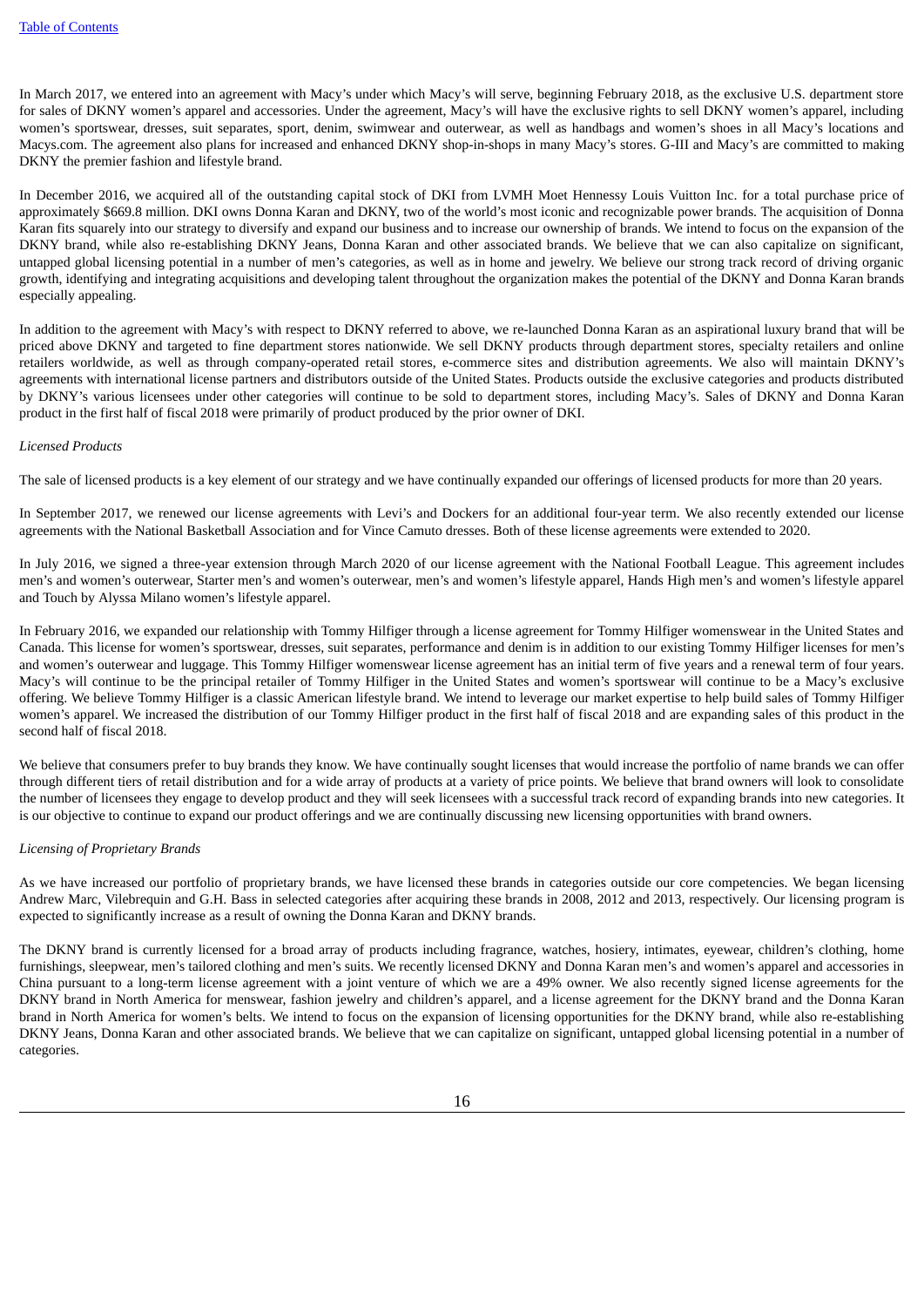G.H. Bass is licensed for the wholesale distribution of men's and women's footwear, men's sportswear, men's and boy's tailored clothing, men's socks, men's accessories and women's hosiery.

Vilebrequin has entered into licenses for watches and sunglasses, which commenced shipping in April 2017.

The Andrew Marc brand is currently licensed for men's tailored clothing and men's footwear.

#### *Retail Operations*

We experienced substantial losses in our retail operations segment in fiscal 2017 and the first three quarters of fiscal 2018. We are focusing on turning around our retail business by terminating or renegotiating long-term leases as they come up for renewal, implementing cost-cutting initiatives, revising our merchandising strategy and repurposing certain Wilsons Leather and G.H. Bass stores for the Karl Lagerfeld Paris or DKNY brands. We intend to continue our program of door count reduction of Wilsons Leather and G.H. Bass stores and increase the efficiency and productivity of our retail operations. At the beginning of our current fiscal year, we operated 353 Wilsons Leather and G.H. Bass stores. At October 31, 2017, the store count for these two brands had decreased to 314 locations and we expect to further reduce the number of Wilsons Leather and G.H. Bass stores to approximately 285 locations by the end of this fiscal year.

Sales of apparel over the Internet continue to increase. Our e-commerce business consists of our own web platforms at www.dkny.com, www.donnakaran.com, www.wilsonsleather.com, www.ghbass.com, www.vilebrequin.com and www.andrewmarc.com. We are building an e-commerce team to help us expand our online opportunities going forward. We also sell our Karl Lagerfeld Paris products on its website, www.karllagerfeldparis.com. We sell our licensed products over the web through retail partners such as Macys.com and Nordstrom.com, each of which has a significant online business. We have also increased sales to pure play online retail partners such as Amazon and Fanatics. We continue to develop additional marketing initiatives over the Internet, our web sites and social media to increase our e-commerce presence.

#### **Trends**

Significant trends that affect the apparel industry include retail chains closing unprofitable stores, an increased focus by retail chains on expanding their ecommerce, the continued consolidation of retail chains and the desire on the part of retailers to consolidate vendors supplying them.

Retailers are seeking to expand the differentiation of their offerings by devoting more resources to the development of exclusive products, whether by focusing on their own private label products or on products produced exclusively for a retailer by a national brand manufacturer. Retailers are placing more emphasis on building strong images for their private label and exclusive merchandise. Exclusive brands are only made available to a specific retailer, and thus customers loyal to their brands can only find them in the stores of that retailer.

A number of retailers are experiencing financial difficulties, which in some cases has resulted in bankruptcies, liquidations and/or store closings. The financial difficulties of a retail customer of ours could result in reduced business with that customer. We may also assume higher credit risk relating to receivables of a retail customer experiencing financial difficulty that could result in higher reserves for doubtful accounts or increased write-offs of accounts receivable. We attempt to mitigate credit risk from our customers by closely monitoring accounts receivable balances and shipping levels, as well as the ongoing financial performance and credit standing of customers.

Sales of apparel over the Internet continue to increase. We are addressing the increase in online shopping by developing additional marketing initiatives over the Internet, our web sites and social media.

We have attempted to respond to trends in our industry by continuing to focus on selling products with recognized brand equity, by attention to design, quality and value and by improving our sourcing capabilities. We have also responded with the strategic acquisitions made by us and new license agreements entered into by us that added to our portfolio of licensed and proprietary brands and helped diversify our business by adding new product lines, expanding distribution channels and developing the retail component of our business. We believe that our broad distribution capabilities help us to respond to the various shifts by consumers between distribution channels and that our operational capabilities will enable us to continue to be a vendor of choice for our retail partners.

#### *Proposed Tax Legislation*

Each of the House of Representatives and the Senate have passed legislation that would revise the Internal Revenue Code. Matters addressed in each of the House and Senate versions of a tax bill include, among other things, changes to U.S. federal corporate and individual tax rates, imposing limitations on the deductibility of interest, allowing for the accelerated expensing of capital expenditures, the migration from a "worldwide" system of taxation to a territorial system, a global minimum tax on corporate earnings and a one-time tax on overseas earnings. The details of any tax legislation that may ultimately be adopted are not clear. The impact of any potential tax legislation on our business and results of operation is uncertain.

#### **Results of Operations**

#### *Three months ended October 31 2017 compared to three months ended October 31, 2016*

Net sales for the three months ended October 31, 2017 increased to \$1.02 billion from \$883.5 million in the same period last year. Net sales of our segments are reported before intercompany eliminations. Net sales of our wholesale operations segment increased to \$966.8 million from \$794.4 million in the comparable period last year. Net sales from our acquired DKNY and Donna Karan brands accounted for \$87.0 million of the increase. The increase in net sales of our wholesale operations segment was also a result of a \$42.0 million increase in net sales of Tommy Hilfiger licensed products, primarily from our denim and men's and women's outerwear licensed products, a \$28.5 million increase in net sales of Calvin Klein licensed products, primarily from women's sportswear and dresses, a \$15.6 million increase in net sales of our Andrew Marc line of products and a \$14.1 million increase in net sales of our Karl Lagerfeld Paris licensed products. These increases were offset, in part, by a \$27.7 million decrease in net sales of private label products.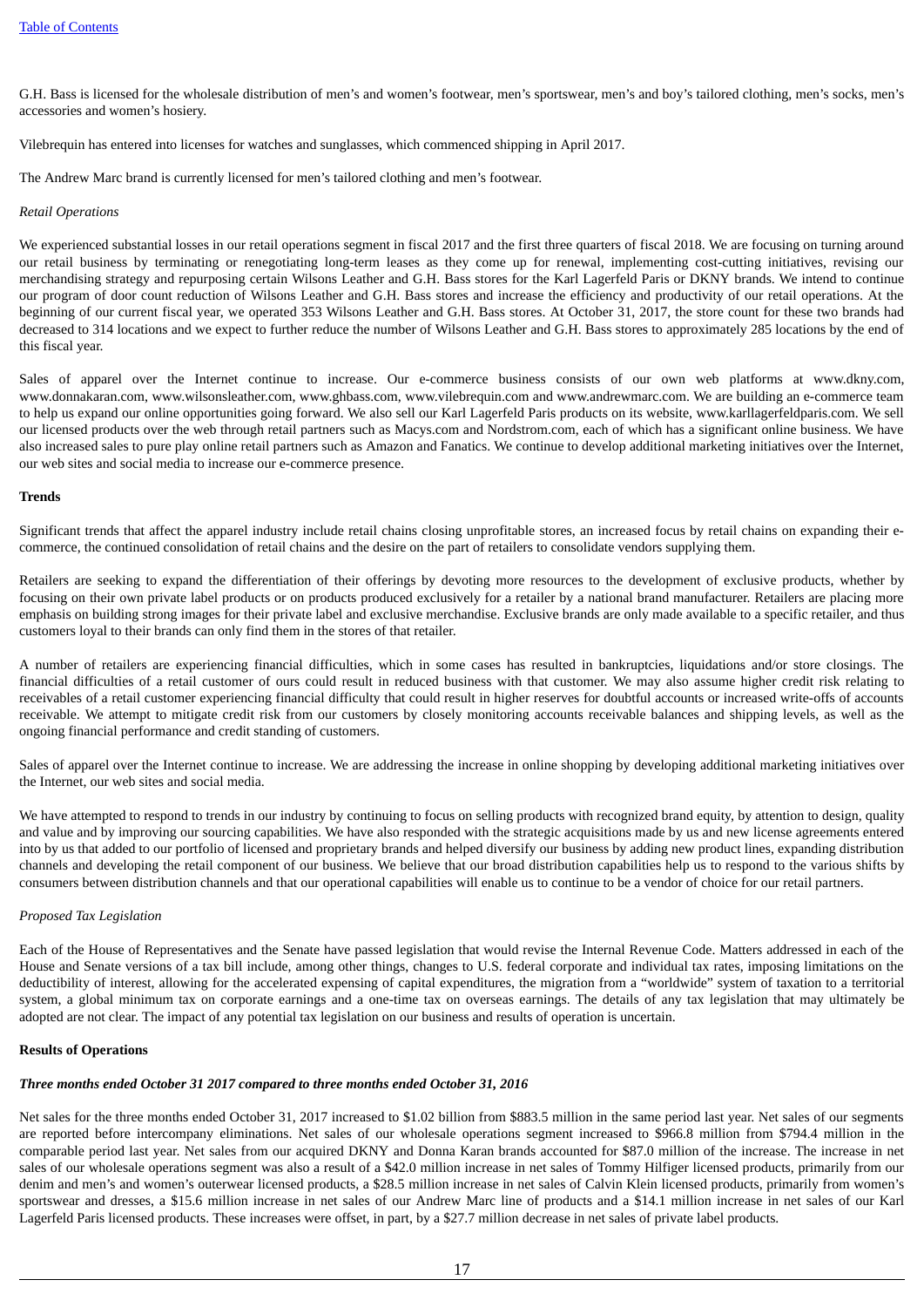Net sales of our retail operations segment increased to \$118.7 million for the three months ended October 31, 2017 from \$107.2 million in the same period last year. The increase in net sales was the result of \$17.6 million in net sales from our DKNY retail stores acquired in December 2016, offset, in part, by a decrease in net sales of \$6.9 million in our G.H. Bass stores. We operated 35 fewer stores as of October 31, 2017 compared to October 31, 2016. Wilsons Leather same store sales increased by 2.4% compared to the same period in the prior year. G.H. Bass same store sales decreased by 2.6% compared to the same period in the prior year.

Gross profit increased to \$390.9 million, or 38.1% of net sales, for the three months ended October 31, 2017, from \$321.5 million, or 36.4% of net sales, in the same period last year. The gross profit percentage in our wholesale operations segment was 34.1% in the three months ended October 31, 2017 compared to 34.4% in the same period last year. The gross profit percentage in our retail operations segment was 51.3% for the three months ended October 31, 2017 compared to 45.2% for the same period last year. This increase in gross profit percentage of our retail operations segment is due to an increase in gross profit of our G.H. Bass and Wilsons Leather retail store chains as a result of a reduction in promotional activities, as well as the addition of our DKNY retail stores, which had a higher gross profit percentage than our other retail stores.

Selling, general and administrative expenses increased to \$242.7 million in the three months ended October 31, 2017 from \$198.3 million in the same period last year. Expenses related to our Donna Karan business represented \$40.4 million of this increase. The remainder of the increase is primarily a result of an increase in advertising costs (\$5.8 million) that consists of higher advertising fees paid to our licensors in connection with the increase in net sales of our licensed products and increase in cooperative advertising related to the increase in net sales of our wholesale operations segment.

Depreciation and amortization decreased to \$6.9 million in the three months ended October 31, 2017 from \$8.0 million in the same period last year. These expenses decreased primarily due to lower depreciation and amortization in the current quarter compared to the additional depreciation expense recorded in the first and second quarters of fiscal 2018 with respect to the fixed assets acquired in connection with the acquisition of DKI.

Interest and financing charges, net, for the three months ended October 31, 2017 were \$13.9 million compared to \$1.7 million for the same period last year. The increase in interest and financing charges is a result of the additional debt incurred in connection with the acquisition of DKI, as well as the amortization of capitalized debt issuance costs.

Income tax expense for the three months ended October 31, 2017 was \$46.3 million compared to \$41.4 million for the same period last year. Our effective tax rate remained the same for both periods at 37.0% before the effect of an income tax benefit of \$1.4 million in the three months ended October 31, 2017 and \$682,000 in the three months ended October 31, 2016 in connection with the vesting of equity awards as provided for in ASU 2016-09.

#### *Nine months ended October 31, 2017 compared to nine months ended October 31, 2016*

Net sales for the nine months ended October 31, 2017 increased to \$2.09 billion from \$1.78 billion in the same period last year. Net sales of our segments are reported before intercompany eliminations. Net sales of our wholesale operations segment increased to \$1.89 billion from \$1.54 billion in the comparable period last year. Net sales from our acquired DKNY and Donna Karan product lines accounted for \$161.7 million of the increase. The increase in net sales of our wholesale operations segment was also a result of a \$108.8 million increase in net sales of Tommy Hilfiger licensed products primarily from our denim, women's sportswear and women's outerwear product categories, which, for the most part, were launched in the second half of fiscal 2017, as well as an increase in net sales in Tommy Hilfiger men's outerwear and women's dresses. The increase in net sales is also a result of a \$54.0 million increase in net sales of Calvin Klein licensed products, primarily from women's performance wear and dresses, a \$27.0 million increase in net sales of Karl Lagerfeld Paris licensed products, which commenced shipping during fiscal year 2017, and a \$15.6 million increase in net sales of our Andrew Marc line of products. These increases were are offset, in part, by a \$29.7 million decrease in net sales of private label products.

Net sales of our retail operations segment increased to \$324.3 million for the nine months ended October 31 2017 from \$302.2 million in the same period last year. The increase in net sales of our retail operations segment was the result of \$47.4 million in net sales from our DKNY retail stores offset, in part, by a decrease in net sales of \$17.7 million in our G.H. Bass stores and \$8.5 million in our Wilsons Leather stores. We operated 35 fewer stores as of October 31, 2017 compared to October 31, 2016. In addition, G.H. Bass same store sales decreased by 5.4% compared to the same period in the prior year and Wilsons Leather same store sales decreased by 4.4% compared to the same period in the prior year.

Gross profit increased to \$795.6 million, or 38.0% of net sales, for the nine months ended October 31, 2017, from \$642.8 million, or 36.0% of net sales, in the same period last year. The gross profit percentage in our wholesale operations segment was 33.7% in the nine months ended October 31, 2017 compared to 33.0% in the same period last year. The gross profit percentage in our retail operations segment was 49.0% for the nine months ended October 31, 2017 compared to 44.5% for the same period last year. This increase in gross profit percentage of our retail operations segment is due to an increase in gross profit of our G.H. Bass and Wilsons retail store chains as a result of a reduction in promotional activities, as well as the addition of our DKNY retail stores, which had a higher gross profit percentage than our other retail stores.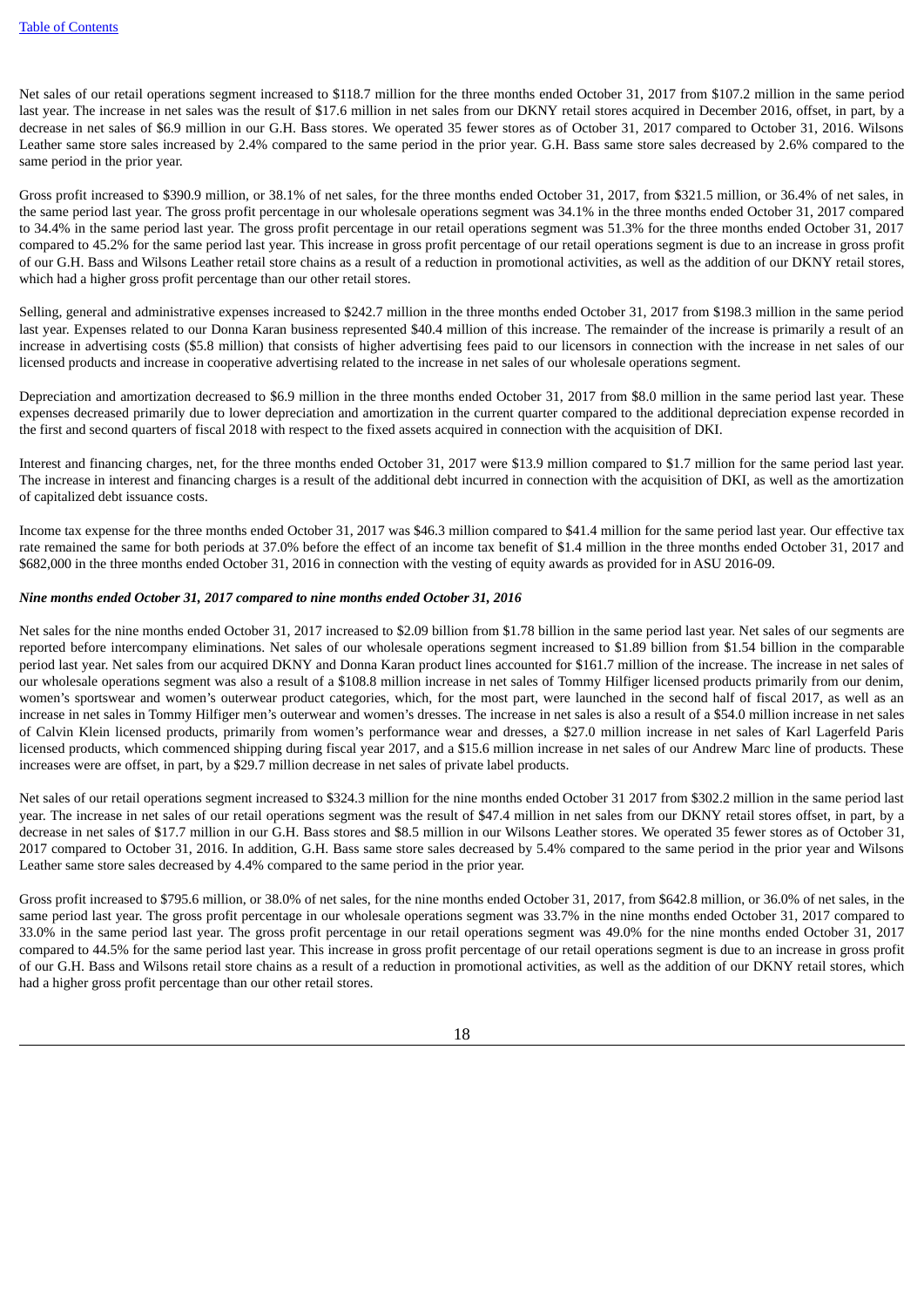Selling, general and administrative expenses increased to \$636.0 million in the nine months ended October 31, 2017 from \$504.5 million in the same period last year. Expenses related to our Donna Karan business represented \$115.4 million of this increase. The remainder of the increase is primarily due to increased facility costs (\$11.4 million) and advertising costs (\$8.4 million). Facility costs increased because of increased shipping, storage and processing costs incurred at our third party warehouses. Advertising costs increased due to higher advertising fees paid to our licensors in connection with the increase in net sales of our licensed products, and an increase in cooperative advertising related to the increase in net sales of our wholesales operations segment. These increases were offset, in part, by a decrease in professional fees (\$3.0 million) related to fees incurred in connection with the acquisition of DKI in the same period last year.

Depreciation and amortization increased to \$27.5 million in the nine months ended October 31, 2017 from \$22.9 million in the same period last year. These expenses increased primarily because of additional depreciation and amortization expense incurred as a result of the acquisition of DKI.

Interest and financing charges, net, for the nine months ended October 31, 2017 were \$33.5 million compared to \$4.0 million for the same period last year. The increase in interest and financing charges is a result of the additional debt incurred in connection with the acquisition of DKI, as well as the amortization of capitalized debt issuance costs.

Income tax expense for the nine months ended October 31, 2017 was \$35.5 million compared to \$38.4 million for the same period last year. Our effective tax rate remained the same for both periods at 37.0% before the effect of an income tax benefit of \$1.3 million in the nine months ended October 31, 2017 and \$3.1 million in the nine months ended October 31, 2016 in connection with the vesting of equity awards as provided for in ASU 2016-09.

#### **Liquidity and Capital Resources**

#### *Term Loan*

In connection with the acquisition of DKI, on December 1, 2016, we entered into a credit agreement with the lenders party thereto and Barclays Bank PLC, as administrative and collateral agent (the "Term Loan Credit Agreement"). The Term Loan Credit Agreement provided for term loans in the aggregate amount of \$350.0 million (the "Term Loans") that we used to fund a portion of the purchase price with respect to the acquisition of DKI. The Term Loans were subject to amortization payments of 0.625% of the original aggregate principal amount of the Term Loans per quarter, with the balance due at maturity. On December 1, 2016, we refinanced \$50 million in principal amount of the Term Loans, reducing the principal balance of the Term Loans to \$300 million. This prepayment relieved us of our obligation to make quarterly amortization payments for the remainder of the term.

The Term Loans will mature in December 2022. Interest on the outstanding principal amount of the Term Loans accrues at a rate equal to LIBOR, subject to a 1% floor, plus an applicable margin of 5.25% or an alternate base rate (defined as the greatest of (i) the "prime rate" as published by the Wall Street Journal from time to time, (ii) the federal funds rate plus 0.5% and (iii) the LIBOR rate for a borrowing with an interest period of one month) plus 4.25%, per annum, payable in cash. As of October 31, 2017, interest under the Term Loans was being paid at an average rate of 6.47% per annum.

The Term Loans are secured (i) on a first-priority basis by a lien on our real estate assets, equipment and fixtures, equity interests and intellectual property and certain related rights owned by us and by certain of our subsidiaries and (ii) by a second-priority security interest in other of our assets and certain of our subsidiaries, which secure on a first-priority basis our asset-based loan facility described below under the caption "Amended and Restated Credit Agreement".

The Term Loans are required to be prepaid with the proceeds of certain asset sales if such proceeds are not applied as required by the Term Loan Credit Agreement within certain specified deadlines. The Term Loans are also required to be prepaid in an amount equal to 75% of our Excess Cash Flow (as defined in the Term Loan Credit Agreement) with respect to each fiscal year ending on or after January 31, 2018. The percentage of Excess Cash Flow that must be so applied is reduced to 50% if our senior secured leverage ratio is less than 3.00 to 1.00, to 25% if our senior secured leverage ratio is less than 2.75 to 1.00 and to 0% if our senior secured leverage ratio is less than 2.25 to 1.00.

The Term Loan Credit Agreement contains covenants that restrict our ability to, among other things, incur additional debt, sell or dispose certain assets, make certain investments, incur liens and enter into acquisitions. This Agreement also includes a mandatory prepayment provision from Excess Cash Flow as defined in the Agreement. A first lien leverage covenant requires us to maintain a level of debt to EBITDA at a ratio as defined over the term of the Term Loan Credit Agreement. As of October 31, 2017, we were in compliance with these covenants.

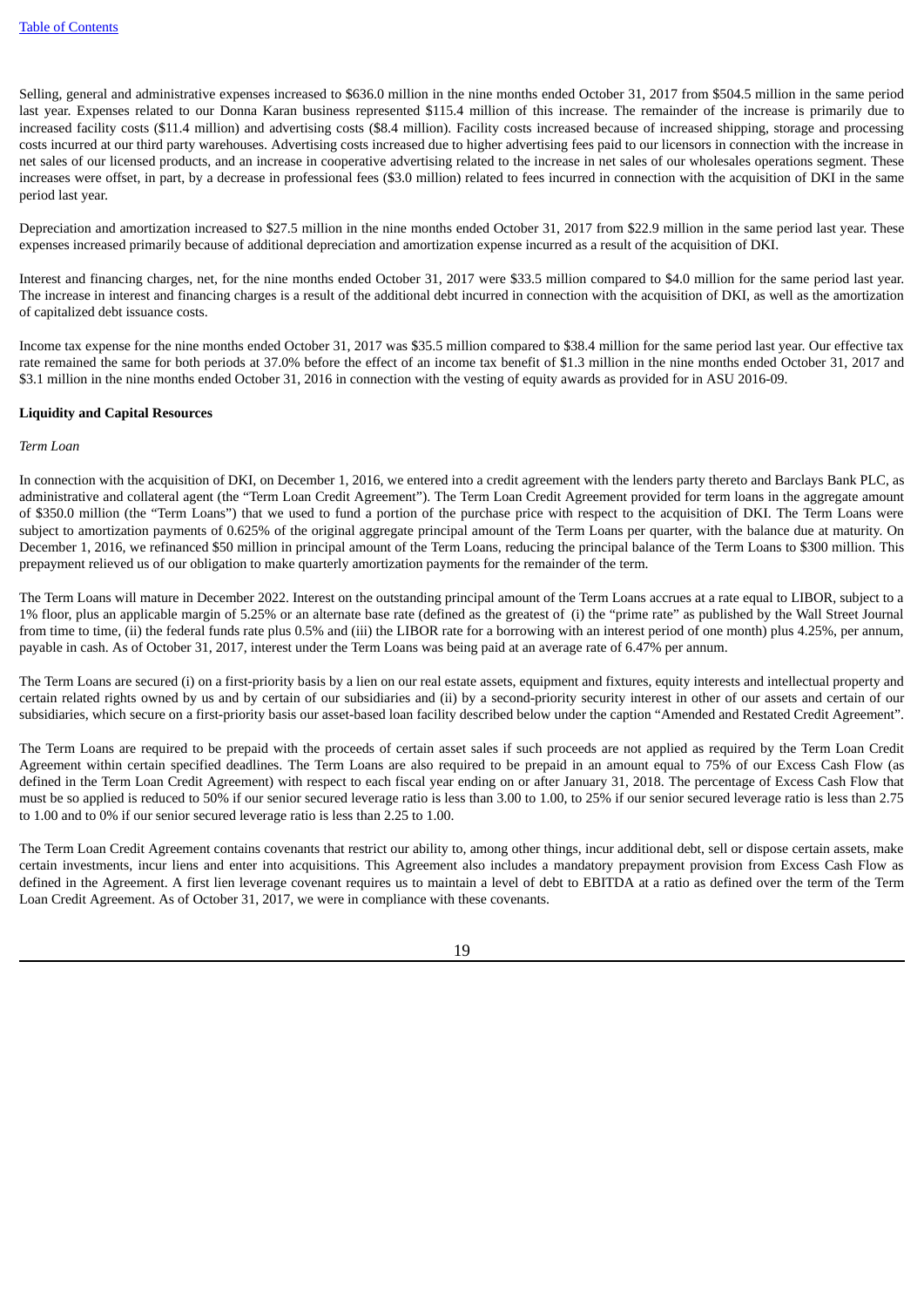# *Amended and Restated Credit Agreement*

In connection with the acquisition of DKI, on December 1, 2016, we entered into an amended and restated credit agreement (the "ABL Credit Agreement") with JPMorgan Chase Bank, N.A., as Administrative Agent. The ABL Credit Agreement is a five-year senior secured revolving credit facility providing for borrowings in the aggregate principal amount of up to \$650 million. The ABL Credit Agreement replaced our prior credit agreement that provided for borrowings of up to \$450 million and was due to expire in August 2017.

Amounts available under the ABL Credit Agreement are subject to borrowing base formulas and over advances as specified in the ABL Credit Agreement. Borrowings bear interest, at the Borrowers' option, at LIBOR plus a margin of 1.25% to 1.75% or an alternate base rate (defined as the greatest of (i) the "prime rate" of JPMorgan Chase Bank, N.A. from time to time, (ii) the federal funds rate plus 0.5% and (iii) the LIBOR rate for a borrowing with an interest period of one month) plus a margin of 0.25% to 0.75%, with the applicable margin determined based on the Borrowers' availability under the ABL Credit Agreement. As of October 31, 2017, interest under the ABL Credit Agreement was being paid at the average rate of 2.42% per annum. The ABL Credit Agreement is secured by specified assets of us and certain of our subsidiaries.

In addition to paying interest on any outstanding borrowings under the ABL Credit Agreement, we are required to pay a commitment fee to the lenders under the ABL Credit Agreement with respect to the unutilized commitments. The commitment fee accrues at a rate equal to 0.25% per annum on the average daily amount of the available commitment.

The ABL Credit Agreement contains a number of covenants that, among other things, restrict our ability, subject to specified exceptions, to incur additional debt; incur liens; sell or dispose of assets; merge with other companies; liquidate or dissolve G-III; acquire other companies; make loans, advances, or guarantees; and make certain investments. In certain circumstances, the credit agreement also requires us to maintain a minimum fixed charge coverage ratio, as defined, that may not exceed 1.00 to 1.00 for each period of twelve consecutive fiscal months of holdings. As of October 31, 2017, we were in compliance with these covenants.

#### *LVMH Note*

On December 1, 2016, as a portion of the consideration for the acquisition of DKI, we issued to LVMH a junior lien secured promissory note in the principal amount of \$125.0 million (the "LVMH Note") that bears interest at the rate of 2% per year. \$75.0 million of the principal amount of the LVMH Note is due and payable on June 1, 2023 and \$50.0 million of such principal amount is due and payable on December 1, 2023.

In connection with the issuance of the LVMH Note, LVMH entered into (i) a subordination agreement with Barclays Bank PLC, as administrative agent for the lender parties to the Term Loans and collateral agent for the senior secured parties thereunder and JPMorgan Chase Bank, N.A., as administrative agent for the lenders and other senior secured parties under the ABL Credit Agreement, providing that our obligations under the LVMH Note are subordinate and junior to our obligations under the ABL Credit Agreement and the Term Loans, and (ii) a pledge and security agreement with us and our subsidiary, G-III Leather Fashions, Inc., pursuant to which G-III Leather granted to LVMH a security interest in specified collateral to secure our payment and performance of our obligations under the LVMH Note that is subordinate and junior to the security interest granted by us with respect to our obligations under the ABL Credit Agreement and Term Loans.

ASC 820 - Fair Value Measurements requires the note to be recorded at fair value. As a result, we recorded a debt discount in the amount of \$40.0 million in connection with the issuance of the LVMH Note. This discount is being amortized as interest expense using the effective interest rate method over the term of the LVMH Note.

#### *Outstanding Borrowings*

Our primary operating cash requirements are to fund our seasonal buildup in inventories and accounts receivable, primarily during the second and third fiscal quarters each year. Due to the seasonality of our business, we generally reach our peak borrowings under our asset-based credit facility during our third fiscal quarter. The primary sources to meet our operating cash requirements have been borrowings under our credit facility, cash generated from operations and the sale of our common stock.

We incurred significant additional debt in connection with our acquisition of DKI. At October 31, 2017, we had \$349.6 million in borrowings outstanding under the ABL Credit Agreement and \$300.0 million in borrowings outstanding under the Term Loans. In addition to the amounts outstanding under these two loan agreements, at October 31, 2017, we had \$125.0 of principal amount outstanding under the LVMH Note. At October 31, 2016, we had \$91.3 million outstanding under our prior revolving credit facility.

Our contingent liability under open letters of credit at October 31, 2017 was approximately \$7.9 million compared to \$9.8 million at October 31, 2016.

On October 31, 2017, we had cash and cash equivalents of \$68.2 million compared to \$45.0 million on October 31, 2016.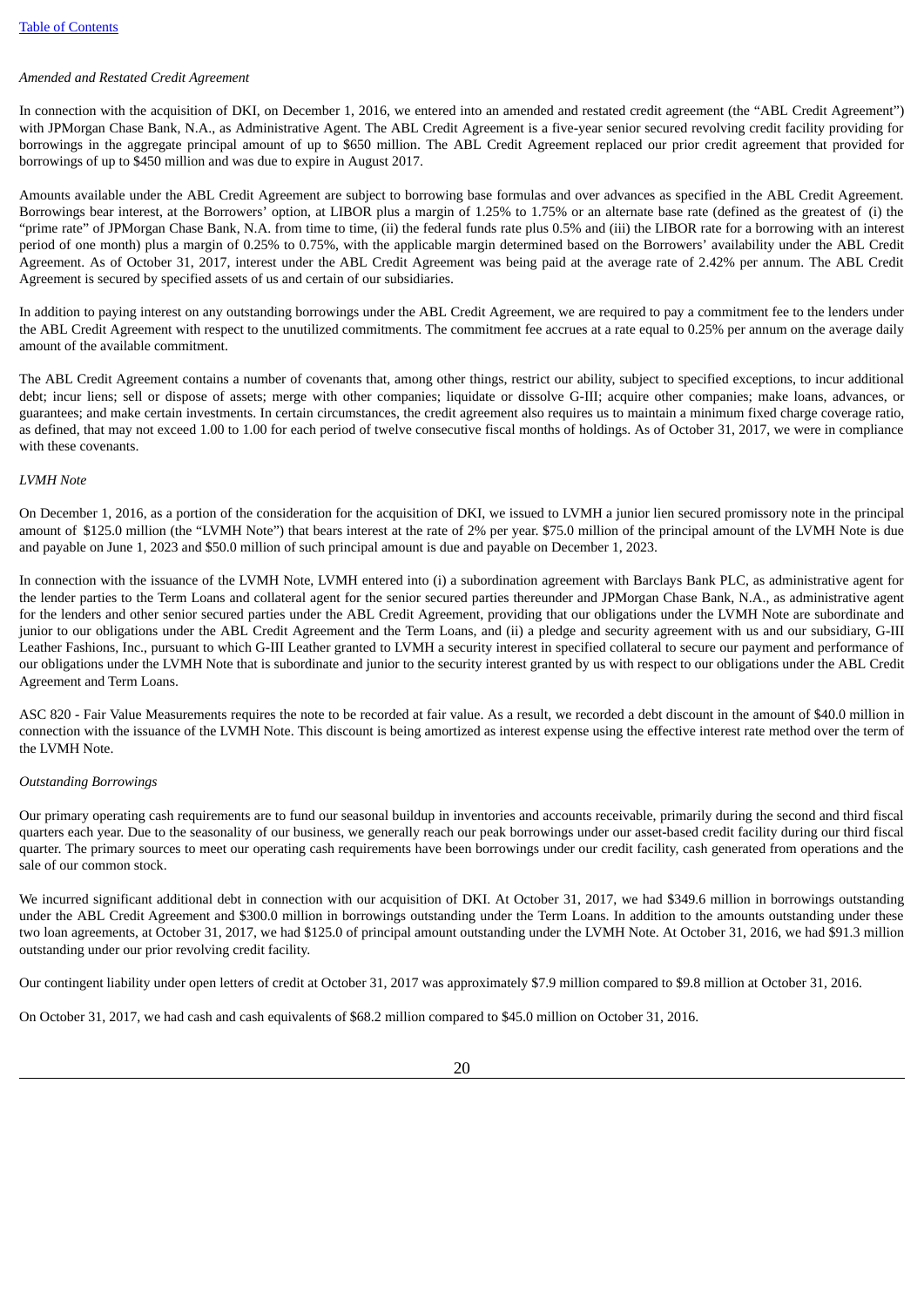#### *Share Repurchase Program*

Our Board of Directors has authorized a share repurchase program of 5,000,000 shares. The timing and actual number of shares repurchased, if any, will depend on a number of factors, including market conditions and prevailing stock prices, and are subject to compliance with certain covenants contained in our loan agreement. Share repurchases may take place on the open market, in privately negotiated transactions or by other means, and would be made in accordance with applicable securities laws. No shares were purchased under the program during the nine months ended October 31, 2017. As of October 31, 2017, we had approximately 49.1 million shares of common stock outstanding.

#### *Cash from Operating Activities*

We used \$245.6 million of cash in operating activities during the nine months ended October 31, 2017 primarily as a result of an increase of \$336.8 million in accounts receivable and \$108.3 million in inventories, offset, in part, by our net income of \$62.7 million, an increase in accounts payable and accrued expenses of \$32.1 million, an increase in income taxes payable of \$29.6 million, non-cash depreciation and amortization of \$27.5 million and non-cash equity-based compensation of \$15.4 million.

The changes in these operating cash flow items are generally consistent with our seasonal pattern of building up inventory for the fall shipping season resulting in the increases in accounts payable. The fall shipping season begins during the latter half of our second quarter resulting in the increase in accounts receivable during the third quarter. The increase in income taxes payable is a result of the change in our pretax book income.

#### *Cash from Investing Activities*

We used \$21.5 million of cash in investing activities in the nine months ended October 31, 2017. The cash used in investing activities consisted of capital expenditures related to additional fixturing costs at department stores, as well as renovating, repurposing and relocating G.H. Bass and Wilsons Leather stores.

We currently expect capital expenditures for fiscal 2018 to be approximately \$35 million. Capital expenditures in fiscal 2018 have been and will continue to be primarily used for the addition of in-store fixtures at department stores, as well as the renovation and repurposing of some of our G.H. Bass and Wilsons Leather stores. We also anticipate investing approximately \$10.0 million by August 2018 to fund our portion of the equity for the joint venture with Amlon to produce and market DKNY and Donna Karan products in China.

#### *Cash from Financing Activities*

Cash from financing activities of \$253.9 million in the nine months ended October 31, 2017 was primarily provided by the net proceeds from borrowings under our revolving credit facility.

#### *Financing Needs*

We believe that our cash on hand and cash generated from operations for the year as a whole, together with funds available under the ABL Credit Agreement, are sufficient to meet our expected operating and capital expenditure requirements. We may seek to acquire other businesses in order to expand our product offerings. We may need additional financing in order to complete one or more acquisitions. We cannot be certain that we will be able to obtain additional financing, if required, on acceptable terms or at all.

#### **Critical Accounting Policies**

Our discussion of results of operations and financial condition relies on our consolidated financial statements that are prepared based on certain critical accounting policies that require management to make judgments and estimates that are subject to varying degrees of uncertainty. We believe that investors need to be aware of these policies and how they impact our financial statements as a whole, as well as our related discussion and analysis presented herein. While we believe that these accounting policies are based on sound measurement criteria, actual future events can, and often do, result in outcomes that can be materially different from these estimates or forecasts.

The accounting policies and related estimates described in our Annual Report on Form 10-K for the year ended January 31, 2017 are those that depend most heavily on these judgments and estimates. As of October 31 2017, there have been no material changes to our critical accounting policies.

#### <span id="page-20-0"></span>**Item 3. Quantitative and Qualitative Disclosures About Market Risk.**

There are no material changes to the disclosure made with respect to these matters in our Annual Report on Form 10-K for the year ended January 31, 2017.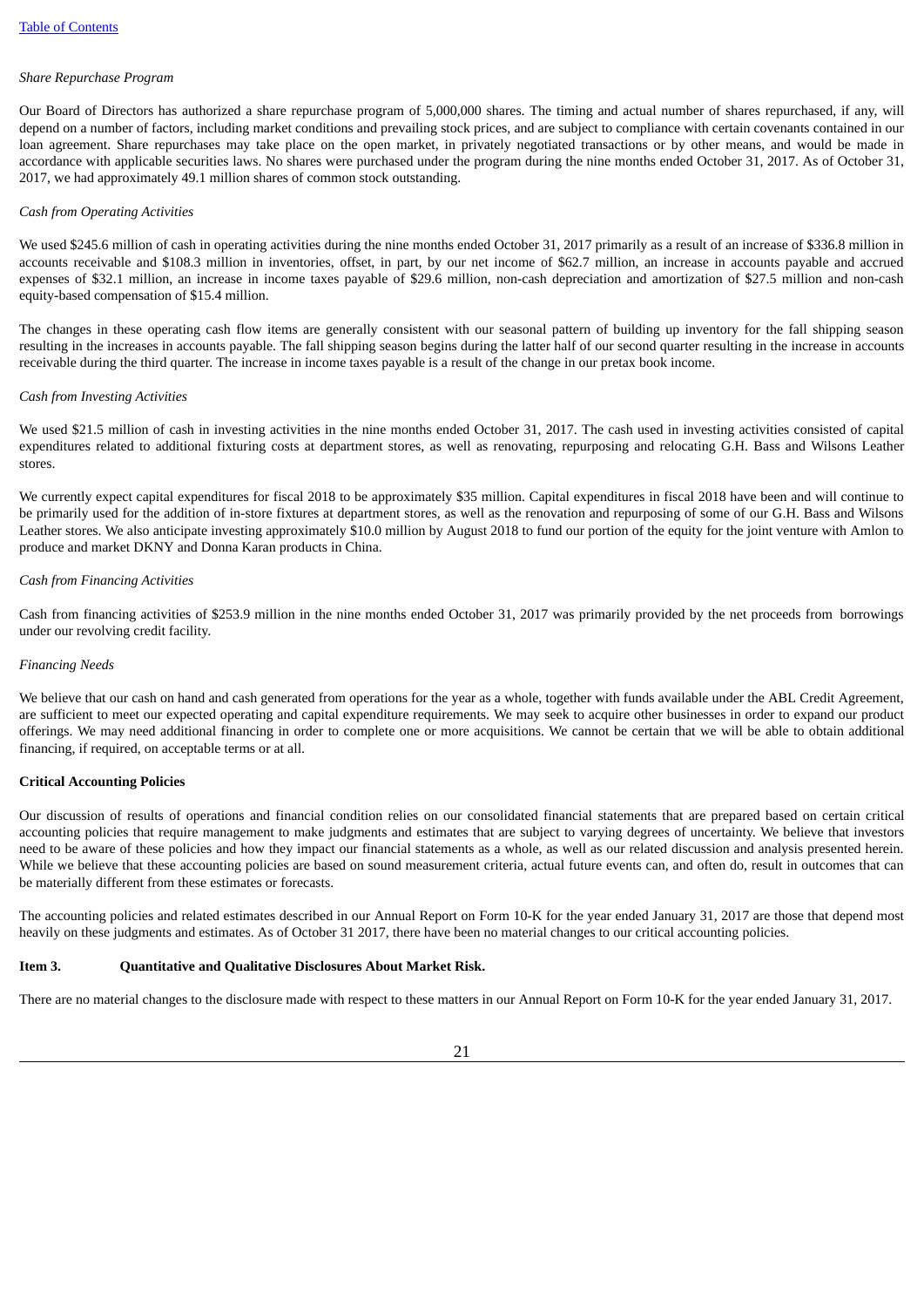#### <span id="page-21-0"></span>**Item 4. Controls and Procedures.**

As of the end of the period covered by this report, our management, including our Chief Executive Officer and Chief Financial Officer, carried out an evaluation of the effectiveness of the design and operation of our disclosure controls and procedures (as such term is defined in Rule 13a-15(e) under the Securities Exchange Act of 1934, as amended (the "Exchange Act"). Based on that evaluation, our Chief Executive Officer and Chief Financial Officer concluded that our disclosure controls and procedures are designed to ensure that information required to be disclosed by us in the reports that we file or submit under the Exchange Act is (i) recorded, processed, summarized and reported, within the time periods specified in the SEC's rules and forms and (ii) accumulated and communicated to our management, including our principal executive and principal financial officers, as appropriate to allow timely decisions regarding required disclosure, and thus, are effective in making known to them material information relating to G-III required to be included in this report.

During our last fiscal quarter, there were no changes in our internal control over financial reporting that have materially affected, or are reasonably likely to materially affect, our internal control over financial reporting.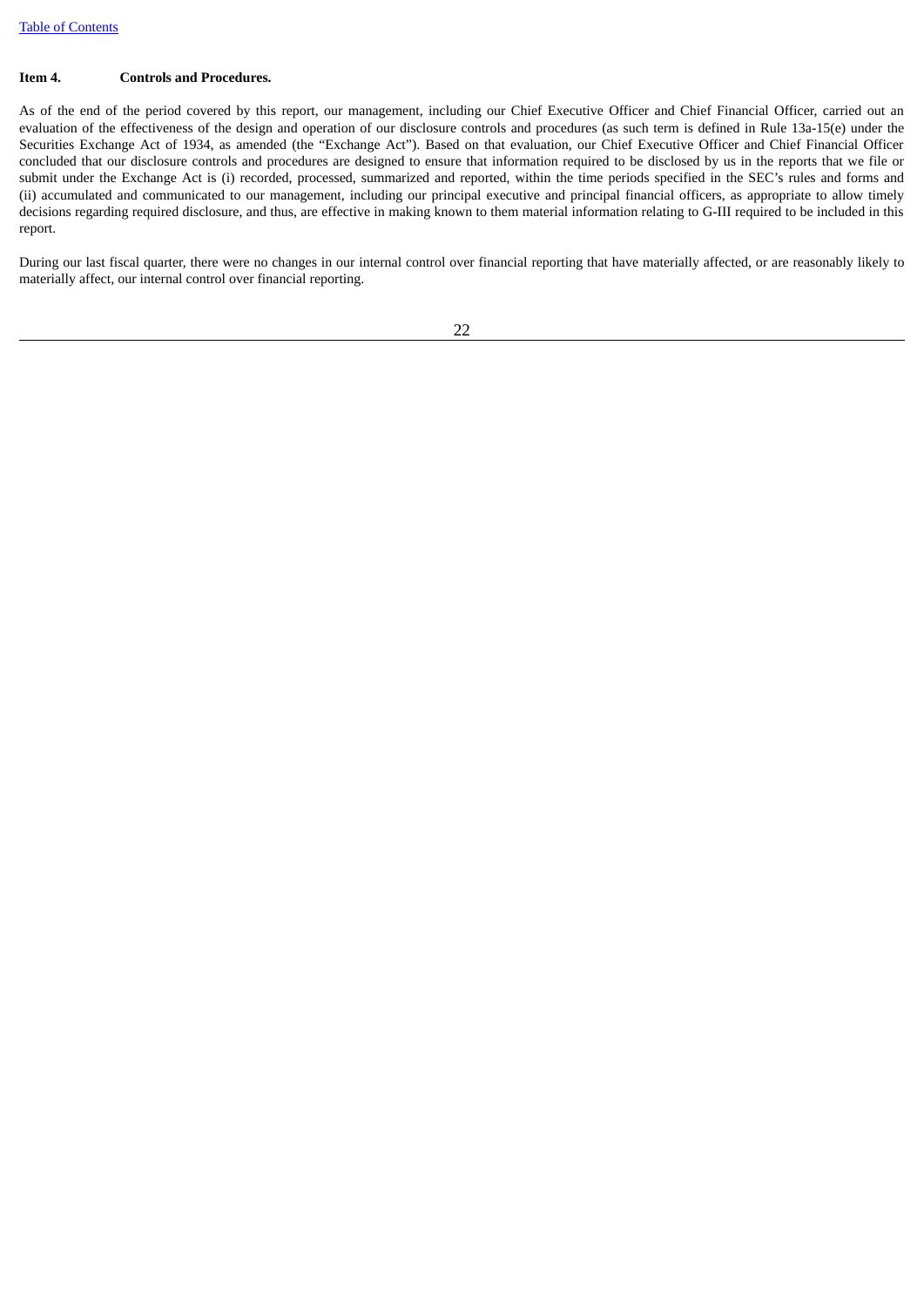#### **PART II – OTHER INFORMATION**

#### <span id="page-22-1"></span><span id="page-22-0"></span>**Item 1. Legal Proceedings.**

In October 2017, the Canada Border Service Agency ("CBSA") issued a final audit report to G-III Apparel Canada ULC ("G-III Canada"), a wholly-owned subsidiary of the G-III. The report challenged the valuation used by G-III Canada for certain goods imported into Canada. The period covered by the examination is February 1, 2014 through the date of the final report, October 27, 2017. The CBSA has requested G-III Canada to reassess its customs entries for that period using the price paid or payable by the Canadian retail customers for certain imported goods rather than the price paid by G-III Canada to the vendor. The CBSA has also requested that G-III Canada change the valuation method used to pay duties with respect to future imported goods. G-III Canada is required to make a pre-payment to the CBSA of the additional duties as a result of the reassessment within 90 days of the date the final report was issued even though G-III Canada intends to appeal this reassessment. We have estimated the amount of additional duties that could be payable to the CBSA to be between \$9 million to \$15 million, plus interest. G-III Canada, based on the advice of counsel, believes it has positions that support its ability to receive a refund of this amount on appeal and intends to vigorously contest the findings of the CBSA.

#### <span id="page-22-2"></span>**Item 1A. Risk Factors.**

In addition to the other information set forth in this report, you should carefully consider the factors discussed in "Item 1A. Risk Factors" in our Annual Report on Form 10-K for the fiscal year ended January 31, 2017, which could materially affect our business, financial condition or future results. There have been no material changes to these risk factors as of October 31, 2017. The risks described in our Annual Report on Form 10-K are not the only risks facing our company. Additional risks and uncertainties not currently known to us or that we currently deem to be immaterial also may materially adversely affect our business, financial condition and/or operating results.

<span id="page-22-3"></span>

| Item 6. | <b>Exhibits.</b>                                                                                                                                                                                                                                                                                                                   |
|---------|------------------------------------------------------------------------------------------------------------------------------------------------------------------------------------------------------------------------------------------------------------------------------------------------------------------------------------|
| 31.1    | Certification by Morris Goldfarb, Chief Executive Officer of G-III Apparel Group, Ltd., pursuant to Rule 13a - 14(a) or Rule 15d -<br>14(a) of the Securities Exchange Act of 1934, as amended, in connection with G-III Apparel Group, Ltd.'s Quarterly Report on Form<br>10-Q for the third quarter ended October 31, 2017.      |
| 31.2    | Certification by Neal S. Nackman, Chief Financial Officer of G-III Apparel Group, Ltd., pursuant to Rule 13a - 14(a) or Rule 15d -<br>14(a) of the Securities Exchange Act of 1934, as amended, in connection with G-III Apparel Group, Ltd.'s Quarterly Report on Form<br>10-Q for the third quarter ended October 31, 2017.      |
| 32.1    | Certification by Morris Goldfarb, Chief Executive Officer of G-III Apparel Group, Ltd., pursuant to 18 U.S.C. Section 1350, as adopted<br>pursuant to Section 906 of the Sarbanes-Oxley Act of 2002, in connection with G-III Apparel Group, Ltd.'s Quarterly Report on Form<br>10-Q for the third quarter ended October 31, 2017. |
| 32.2    | Certification by Neal S. Nackman, Chief Financial Officer of G-III Apparel Group, Ltd., pursuant to 18 U.S.C. Section 1350, as<br>adopted pursuant to Section 906 of the Sarbanes-Oxley Act of 2002, in connection with G-III Apparel Group, Ltd.'s Quarterly Report<br>on Form 10-Q for the third quarter ended October 31, 2017. |
| 101.INS | <b>XBRL Instance Document.</b>                                                                                                                                                                                                                                                                                                     |
| 101.SCH | <b>XBRL Schema Document.</b>                                                                                                                                                                                                                                                                                                       |
| 101.CAL | <b>XBRL Calculation Linkbase Document.</b>                                                                                                                                                                                                                                                                                         |
| 101.DEF | <b>XBRL Extension Definition.</b>                                                                                                                                                                                                                                                                                                  |
| 101.LAB | XBRL Label Linkbase Document.                                                                                                                                                                                                                                                                                                      |
| 101.PRE | <b>XBRL Presentation Linkbase Document.</b>                                                                                                                                                                                                                                                                                        |

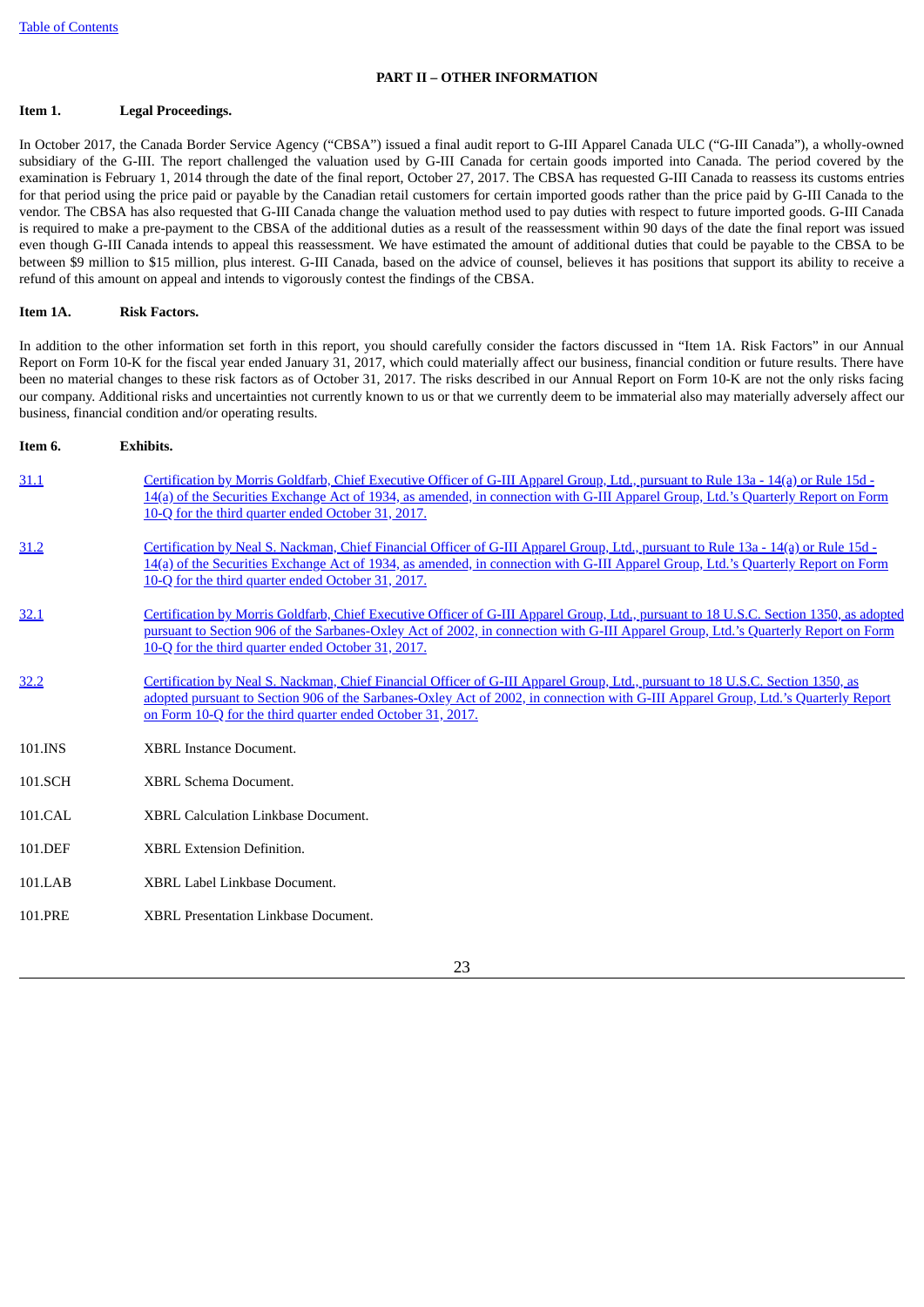### **SIGNATURES**

Pursuant to the requirements of the Securities Exchange Act of 1934, the registrant has duly caused this report to be signed on its behalf by the undersigned thereunto duly authorized.

Date: December 8, 2017 By: /s/ Morris Goldfarb

G-III APPAREL GROUP, LTD. (Registrant)

Morris Goldfarb Chief Executive Officer

Date: December 8, 2017 **By:** /s/ Neal S. Nackman

Neal S. Nackman Chief Financial Officer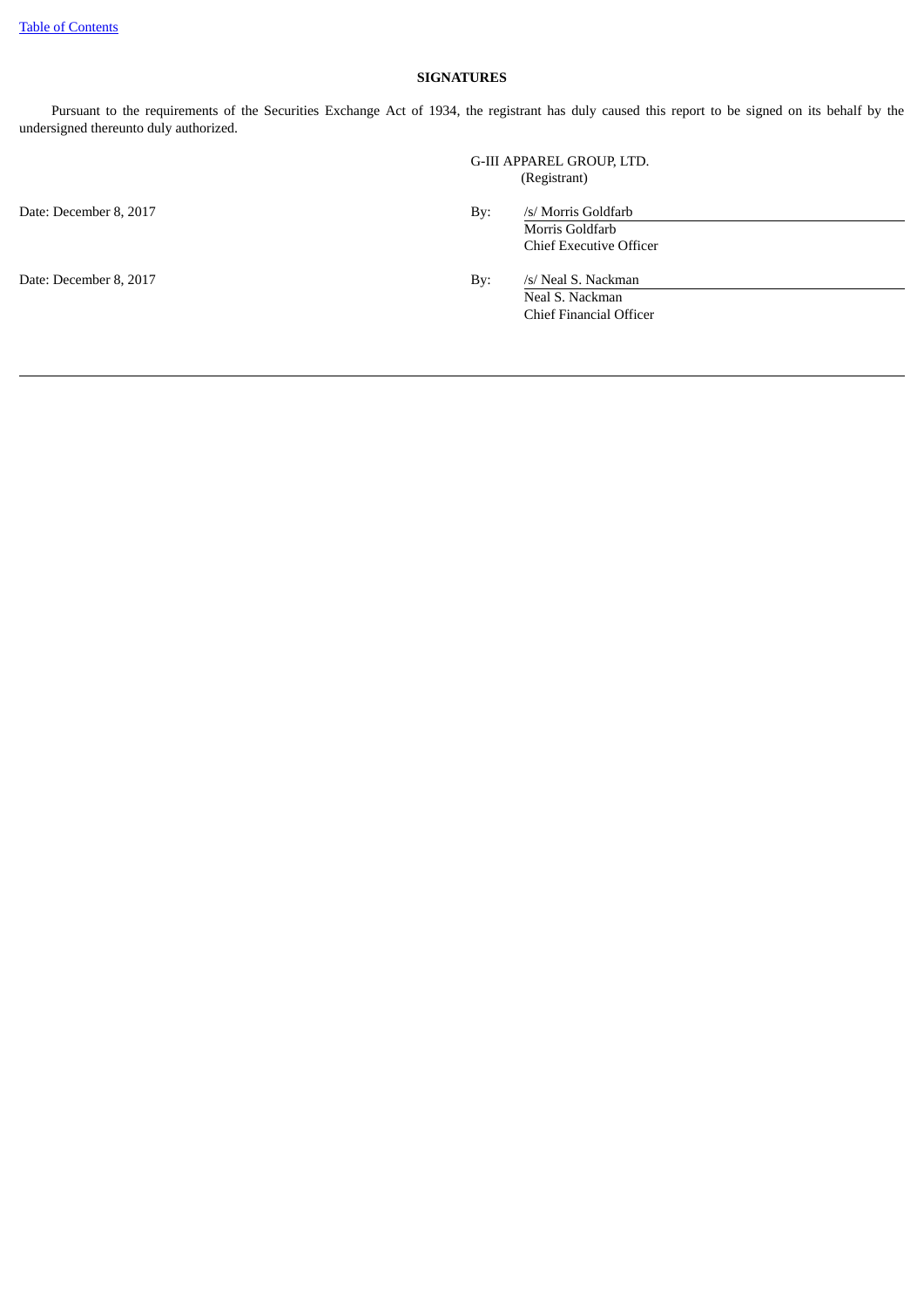#### CERTIFICATION PURSUANT TO RULE 13a - 14(a) OR RULE 15d - 14(a) OF THE SECURITIES EXCHANGE ACT OF 1934, AS AMENDED

<span id="page-24-0"></span>I, Morris Goldfarb, certify that:

- 1. I have reviewed this quarterly report on Form 10-Q of G-III Apparel Group, Ltd.;
- 2. Based on my knowledge, this report does not contain any untrue statement of a material fact or omit to state a material fact necessary to make the statements made, in light of the circumstances under which such statements were made, not misleading with respect to the period covered by this report;
- 3. Based on my knowledge, the financial statements, and other financial information included in this report, fairly present in all material respects the financial condition, results of operations and cash flows of the registrant as of, and for, the periods presented in this report;
- 4. The registrant's other certifying officer and I are responsible for establishing and maintaining disclosure controls and procedures (as defined in Exchange Act Rules 13a - 15(e) and 15d - 15(e)) and internal control over financial reporting (as defined in Exchange Act Rules 13a - 15(f) and 15d - 15(f)) for the registrant and have:
	- a) Designed such disclosure controls and procedures, or caused such disclosure controls and procedures to be designed under our supervision, to ensure that material information relating to the registrant, including its consolidated subsidiaries, is made known to us by others within those entities, particularly during the period in which this report is being prepared;
	- b) Designed such internal control over financial reporting, or caused such internal control over financial reporting to be designed under our supervision, to provide reasonable assurance regarding the reliability of financial reporting and the preparation of financial statements for external purposes in accordance with generally accepted accounting principles;
	- c) Evaluated the effectiveness of the registrant's disclosure controls and procedures and presented in this report our conclusions about the effectiveness of the disclosure controls and procedures, as of the end of the period covered by this report based on such evaluation; and
	- d) Disclosed in this report any change in the registrant's internal control over financial reporting that occurred during the registrant's most recent fiscal quarter (the registrant's fourth fiscal quarter in the case of an annual report) that has materially affected, or is reasonably likely to materially affect, the registrant's internal control over financial reporting; and
- 5. The registrant's other certifying officer and I have disclosed, based on our most recent evaluation of internal control over financial reporting, to the registrant's auditors and the audit committee of the registrant's board of directors (or persons performing the equivalent functions):
	- a) All significant deficiencies and material weaknesses in the design or operation of internal control over financial reporting which are reasonably likely to adversely affect the registrant's ability to record, process, summarize and report financial information; and
	- b) Any fraud, whether or not material, that involves management or other employees who have a significant role in the registrant's internal control over financial reporting.

Date: December 8, 2017

/s/ Morris Goldfarb Morris Goldfarb Chief Executive Officer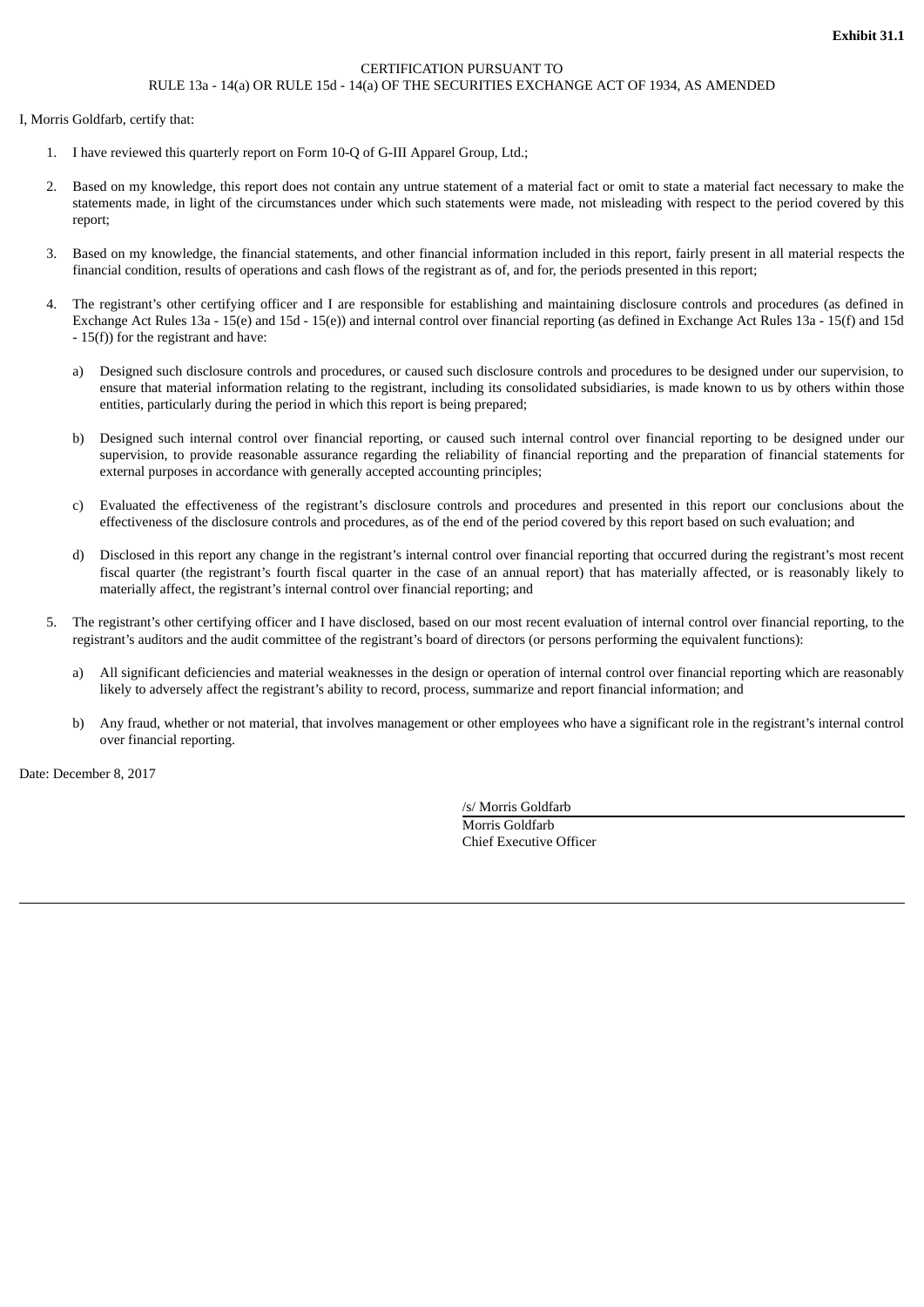### CERTIFICATION PURSUANT TO RULE 13a - 14(a) OR RULE 15d - 14(a) OF THE SECURITIES EXCHANGE ACT OF 1934, AS AMENDED

<span id="page-25-0"></span>I, Neal S. Nackman, certify that:

- 1. I have reviewed this quarterly report on Form 10-Q of G-III Apparel Group, Ltd.;
- 2. Based on my knowledge, this report does not contain any untrue statement of a material fact or omit to state a material fact necessary to make the statements made, in light of the circumstances under which such statements were made, not misleading with respect to the period covered by this report;
- 3. Based on my knowledge, the financial statements, and other financial information included in this report, fairly present in all material respects the financial condition, results of operations and cash flows of the registrant as of, and for, the periods presented in this report;
- 4. The registrant's other certifying officer and I are responsible for establishing and maintaining disclosure controls and procedures (as defined in Exchange Act Rules 13a - 15(e) and 15d - 15(e)) and internal control over financial reporting (as defined in Exchange Act Rules 13a - 15(f) and 15d - 15(f)) for the registrant and have:
	- a) Designed such disclosure controls and procedures, or caused such disclosure controls and procedures to be designed under our supervision, to ensure that material information relating to the registrant, including its consolidated subsidiaries, is made known to us by others within those entities, particularly during the period in which this report is being prepared;
	- b) Designed such internal control over financial reporting, or caused such internal control over financial reporting to be designed under our supervision, to provide reasonable assurance regarding the reliability of financial reporting and the preparation of financial statements for external purposes in accordance with generally accepted accounting principles;
	- c) Evaluated the effectiveness of the registrant's disclosure controls and procedures and presented in this report our conclusions about the effectiveness of the disclosure controls and procedures, as of the end of the period covered by this report based on such evaluation; and
	- d) Disclosed in this report any change in the registrant's internal control over financial reporting that occurred during the registrant's most recent fiscal quarter (the registrant's fourth fiscal quarter in the case of an annual report) that has materially affected, or is reasonably likely to materially affect, the registrant's internal control over financial reporting, and
- 5. The registrant's other certifying officer and I have disclosed, based on our most recent evaluation of internal control over financial reporting, to the registrant's auditors and the audit committee of the registrant's board of directors (or persons performing the equivalent functions):
	- a) All significant deficiencies and material weaknesses in the design or operation of internal control over financial reporting which are reasonably likely to adversely affect the registrant's ability to record, process, summarize and report financial information; and
	- b) Any fraud, whether or not material, that involves management or other employees who have a significant role in the registrant's internal control over financial reporting.

Date: December 8, 2017

/s/ Neal S. Nackman Neal S. Nackman Chief Financial Officer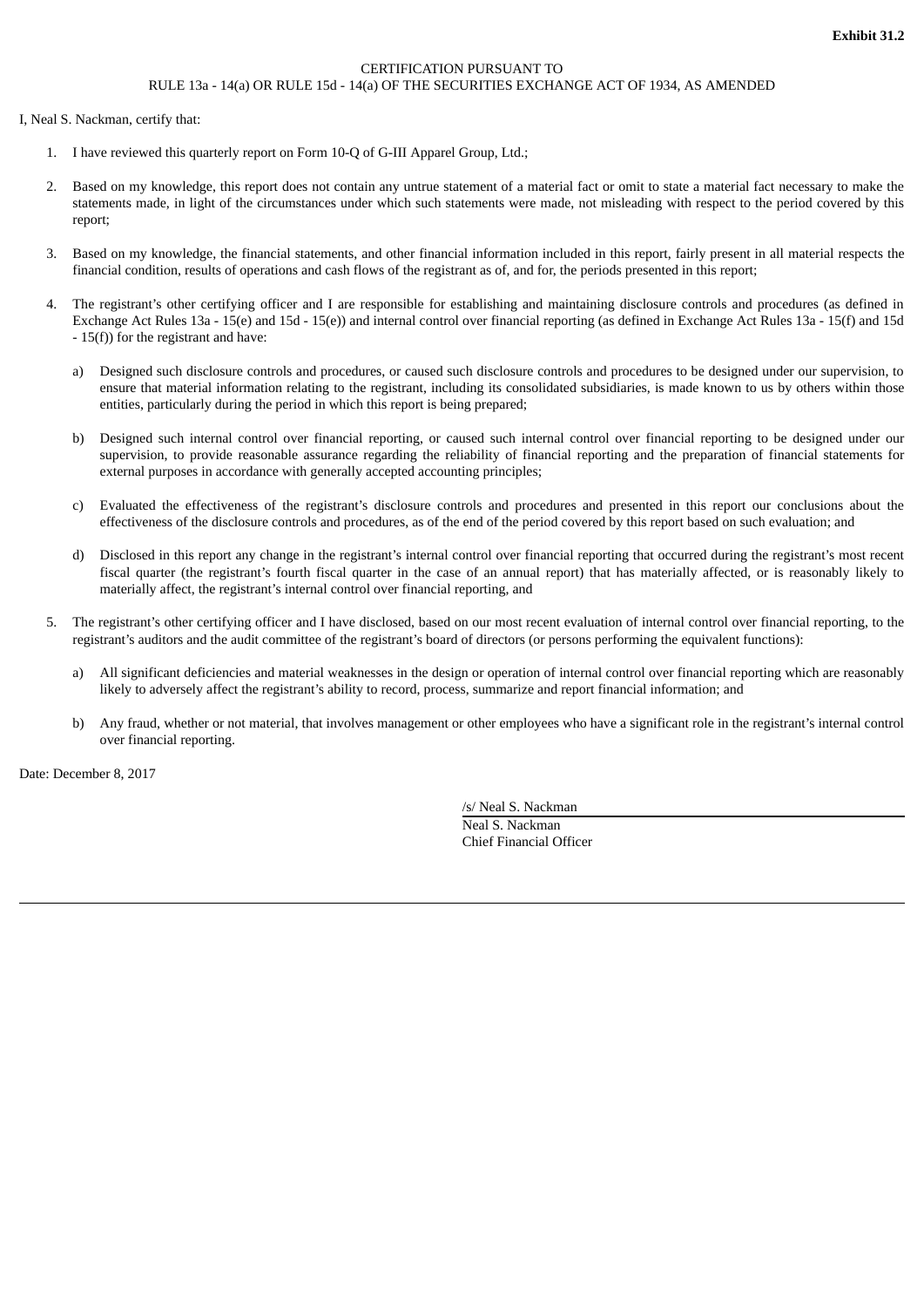#### CERTIFICATION PURSUANT TO 18 U.S.C. SECTION 1350, AS ADOPTED PURSUANT TO SECTION 906 OF THE SARBANES-OXLEY ACT OF 2002

<span id="page-26-0"></span>In connection with the Quarterly Report of G-III Apparel Group, Ltd. (the "Company") on Form 10-Q for the quarterly period ended October 31, 2017, as filed with the Securities and Exchange Commission (the "Report"), I, Morris Goldfarb, Chief Executive Officer of the Company, hereby certify that, to my knowledge, (a) the Report fully complies with the requirements of Section 13(a) or 15(d) of the Securities Exchange Act of 1934 and (b) the information contained in the Report fairly presents, in all material respects, the financial condition and results of operations of the Company.

> /s/ Morris Goldfarb Morris Goldfarb Chief Executive Officer

Date: December 8, 2017

A signed original of this written statement required by Section 906 has been provided to the Company and will be retained by the Company and furnished to the Securities and Exchange Commission or its staff upon request.